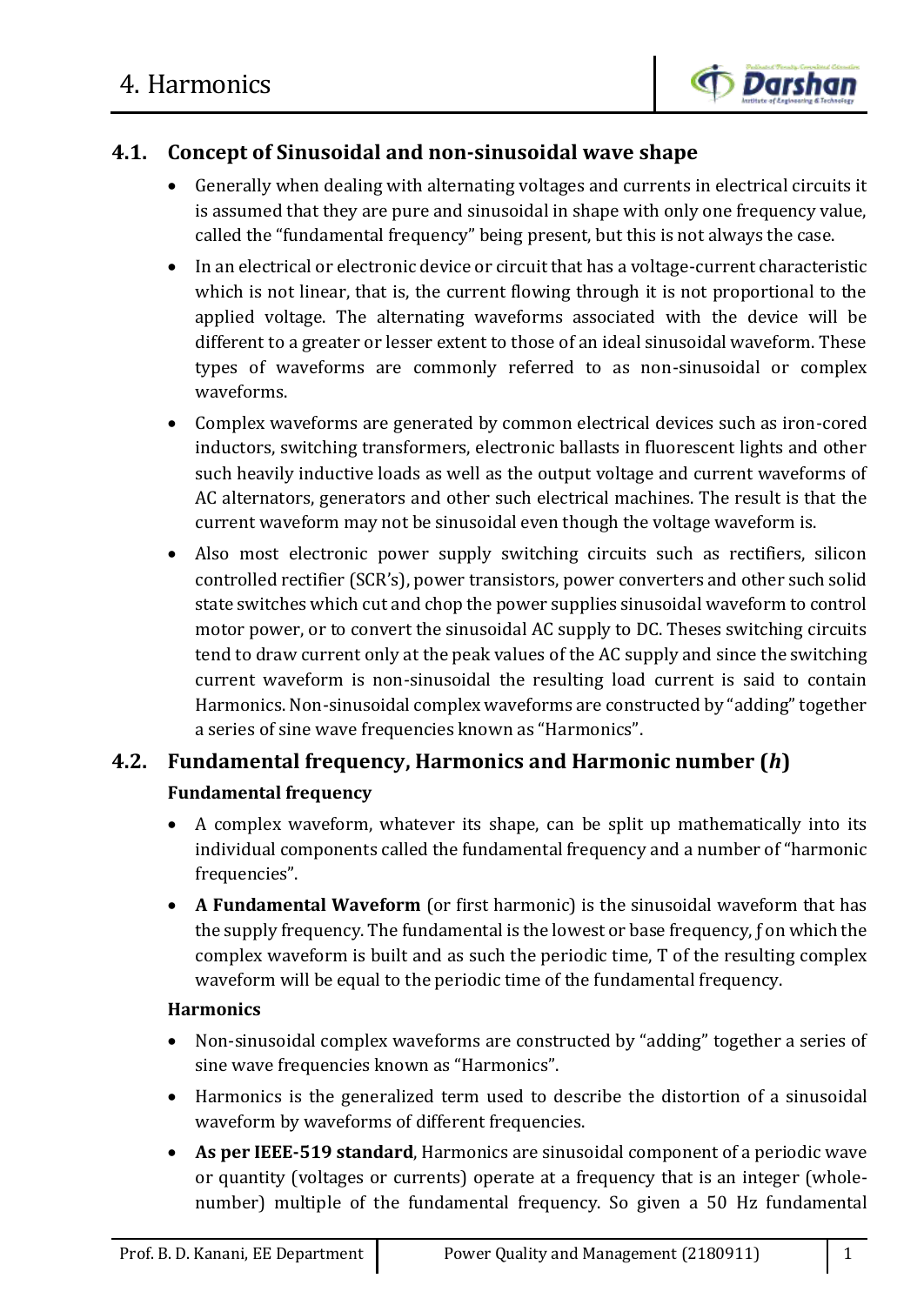waveform, this means a  $2<sup>nd</sup>$  harmonic frequency would be 100 Hz (2 x 50 Hz), a  $3<sup>rd</sup>$ harmonic would be 150 Hz (3 x 50 Hz), a 5<sup>th</sup> at 250 Hz, a 7<sup>th</sup> at 350 Hz and so on. Likewise, given a 60 Hz fundamental waveform, the  $2<sup>nd</sup>$ ,  $3<sup>rd</sup>$ ,  $4<sup>th</sup>$  and  $5<sup>th</sup>$  harmonic frequencies would be at 120 Hz, 180 Hz, 240 Hz and 300 Hz respectively.

- The fundamental waveform can also be called a 1st harmonics waveform.
- Harmonic sequence refers to the phasor rotation of the harmonic voltages and currents with respect to the fundamental waveform in a balanced, 3-phase 4-wire system.
- A positive sequence harmonic  $(4<sup>th</sup>, 7<sup>th</sup>, 10<sup>th</sup> ...)$  would rotate in the same direction (forward) as the fundamental frequency. Whereas a negative sequence harmonic  $(2<sup>nd</sup>,$  $5<sup>th</sup>$ ,  $8<sup>th</sup>$  ...) rotates in the opposite direction (reverse) of the fundamental frequency.
- Generally, positive sequence harmonics are undesirable because they are responsible for overheating of conductors, power lines and transformers due to the addition of the waveforms.
- Negative sequence harmonics on the other hand circulate between the phases creating additional problems with motors as the opposite phasor rotation weakens the rotating magnetic field require by motors, and especially induction motors, causing them to produce less mechanical torque.
- Another set of special harmonics called "triplen" (multiple of three) have a zero rotational sequence. Triplen are multiples of the third harmonic  $(3^{rd}, 6^{th}, 9^{th} ...)$ , etc, hence their name, and are therefore displaced by zero degrees. Zero sequence harmonics circulate between the phase and neutral or ground.
- Unlike the positive and negative sequence harmonic currents that cancel each other out, third order or triplen harmonics do not cancel out. Instead add up arithmetically in the common neutral wire which is subjected to currents from all three phases. The result is that current amplitude in the neutral wire due to these triplen harmonics could be up to 3 times the amplitude of the phase current at the fundamental frequency causing it to become less efficient and overheat.

## **Harmonic number (***h***)**

- Harmonic number (h) refers to the individual frequency elements that comprise a composite waveform.
- For example,  $h = 5$  refers to the fifth harmonic component with a frequency equal to five times the fundamental frequency. If the fundamental frequency is 50 Hz, then the fifth harmonic frequency is 5×50 or 250 Hz.
- Dealing with harmonic numbers and not with harmonic frequencies is done for two reasons. The fundamental frequency varies among individual countries and applications. Also, some applications use frequencies other than 50 Hz.
- The use of harmonic numbers allows us to simplify how we express harmonics. The second reason for using harmonic numbers is the simplification realized in performing mathematical operations involving harmonics.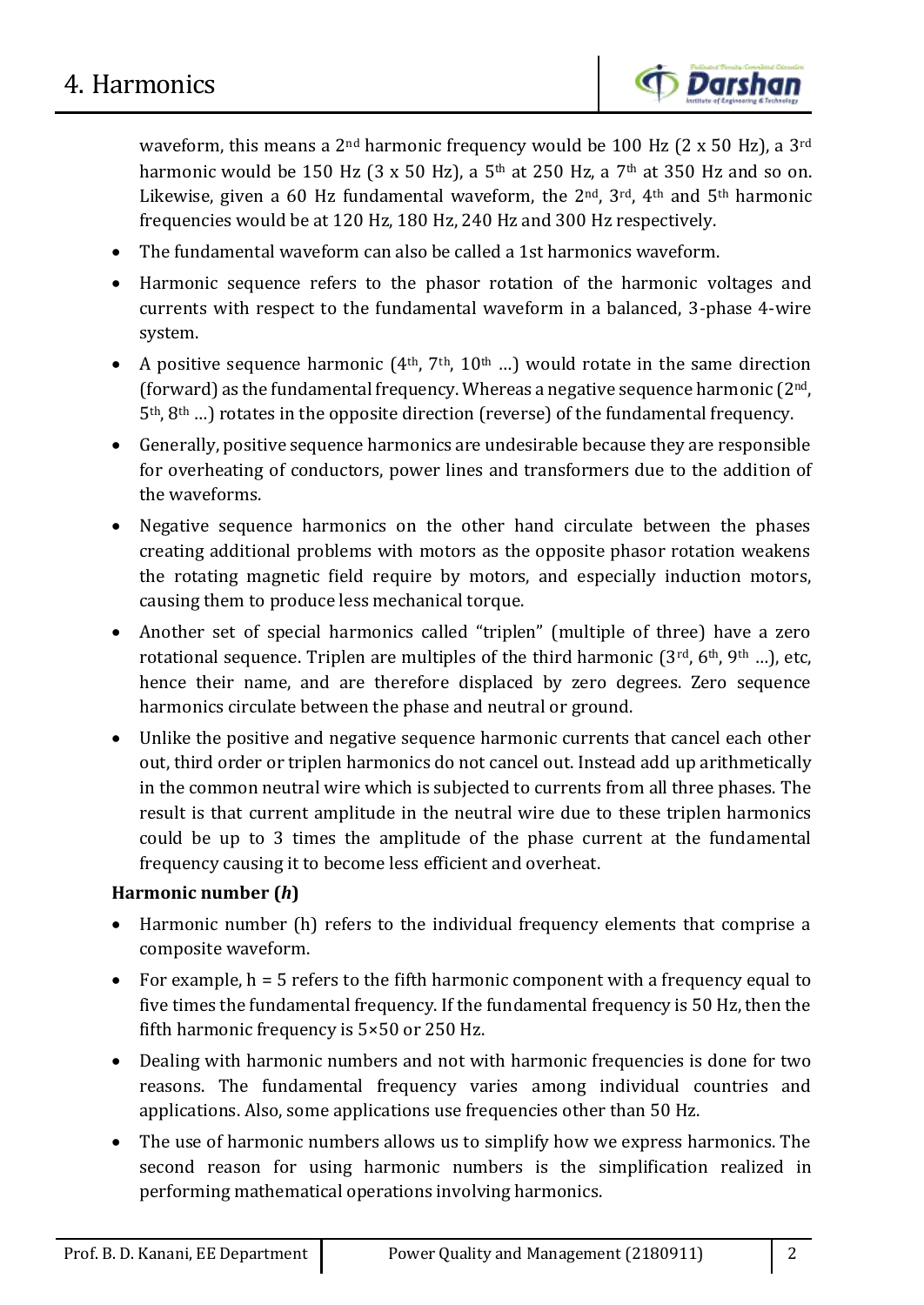

# **4.3. Odd and Even order harmonics**

- **Harmonic number 1** is assigned to the fundamental frequency component of the periodic wave.
- **Harmonic number 0** represents the constant or DC component of the waveform.
- **The DC component** is the net difference between the positive and negative halves of one complete waveform cycle. The DC component of a waveform has undesirable effects, particularly on transformers, due to the phenomenon of core saturation.
- We usually look at harmonics as integers, but some applications produce harmonic voltages and currents that are **not integers**, e.g. Electric arc furnaces and arc welders. In both cases, once the arc stabilizes, the non-integer harmonics mostly disappear, leaving only the integer harmonics.
- The majority of nonlinear loads produce harmonics that are **odd multiples** of the fundamental frequency. The odd harmonics have odd numbers (e.g., 3, 5, 7, 9, and 11).
- Certain conditions need to exist for production of **even harmonics**. The even harmonics have even numbers (e.g., 2, 4, 6, 8, and 10). Uneven current draw between the positive and negative halves of one cycle of operation can generate even harmonics.
- **Sub-harmonics** have frequencies below the fundamental frequency and are rare in power systems. When subharmonics are present, the underlying cause is resonance between the harmonic currents or voltages with the power system capacitance and inductance. Subharmonics may be generated when a system is highly inductive (such as an arc furnace during startup) or if the power system also contains large capacitor banks for power factor correction or filtering. Such conditions produce slow oscillations that are relatively undamped, resulting in voltage sags and light flicker.

# **4.4. Harmonic phase rotation and phase angle relationship**

- **Harmonics** are treated as stand-alone entities to produce waveform distortion in ac voltages and currents by considering 1-phase system. However, in a 3-phase power system, the harmonics of one phase have a rotational and phase angle relationship with the harmonics of the other phases.
- In a balanced three-phase electrical system, the voltages and currents have a positional relationship as shown in Figure 4.1.
- The three voltages and currents are 120° apart. The normal phase rotation or sequence is a–b–c, which is counterclockwise and designated as the positive-phase sequence. For harmonic analyses, these relationships are still applicable, but the fundamental components of voltages and currents are used as reference.
- All other harmonics use the fundamental frequency as the reference. The fundamental frequencies have a positive-phase sequence.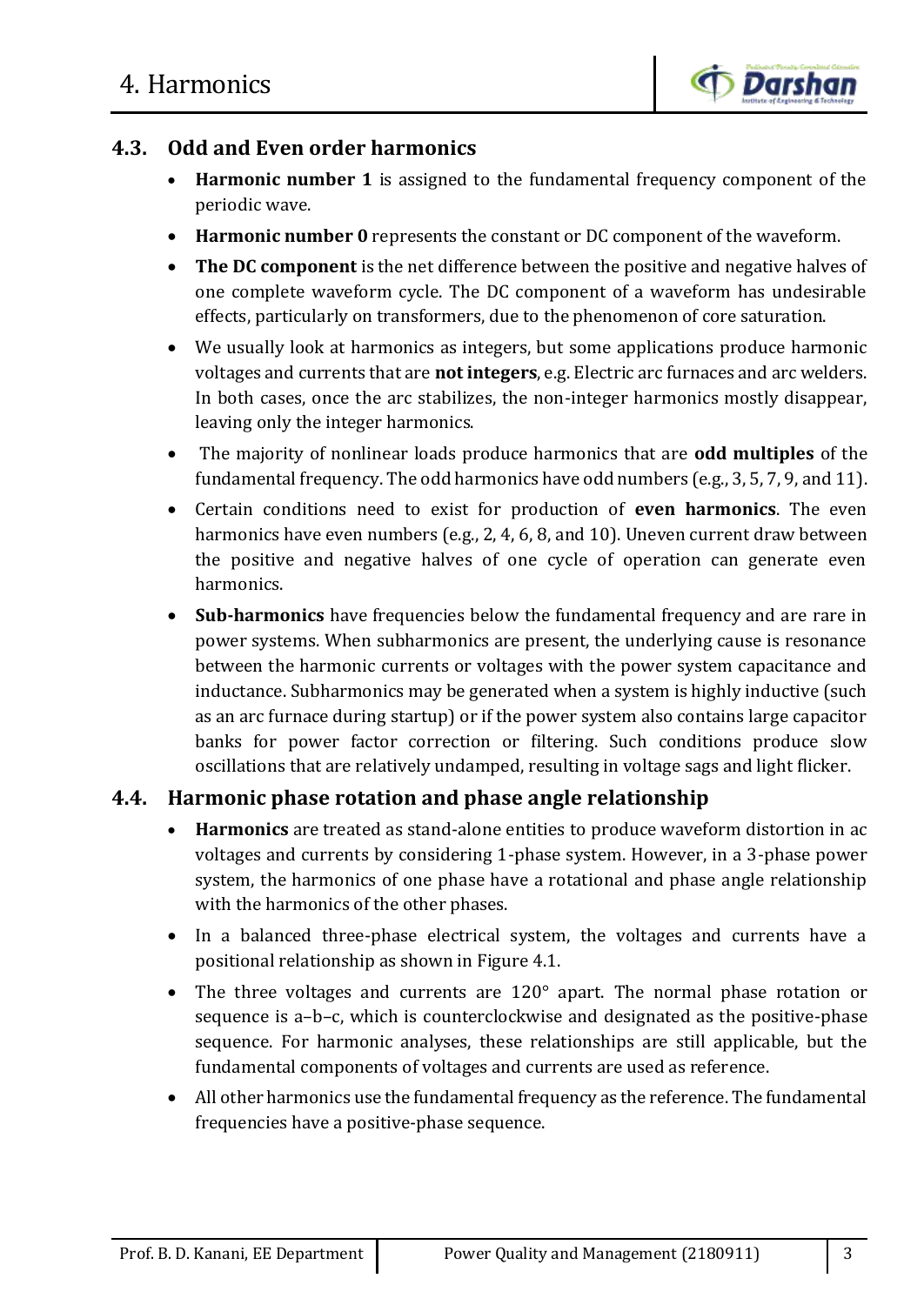



*Figure 4. 1 Balanced three-phase power system. Phase sequence refers to the order in which phasors move past a reference axis. The positive phase sequence is assigned a counterclockwise rotation.*

 The following relationships are true for the fundamental frequency current components in three-phase power system:

|                                                                                        | (1)                                                                                           |  |  |  |
|----------------------------------------------------------------------------------------|-----------------------------------------------------------------------------------------------|--|--|--|
|                                                                                        |                                                                                               |  |  |  |
|                                                                                        |                                                                                               |  |  |  |
| Ic1<br><b>Positive Phase</b><br>Sequence<br>$\blacktriangleright$ $I_{a1}$<br>$I_{b1}$ | I <sub>b5</sub><br><b>Negative Phase</b><br>Sequence<br>$\blacktriangleright$ Ia5<br>$I_{c5}$ |  |  |  |
| (a)                                                                                    | (b)                                                                                           |  |  |  |
|                                                                                        | Ia3, Ib3, Ic3,                                                                                |  |  |  |
|                                                                                        | (c)                                                                                           |  |  |  |

*Figure 4. 2 (a) Fundamental phasors (b) Fifth harmonic phasors (c) Third harmonic phasors*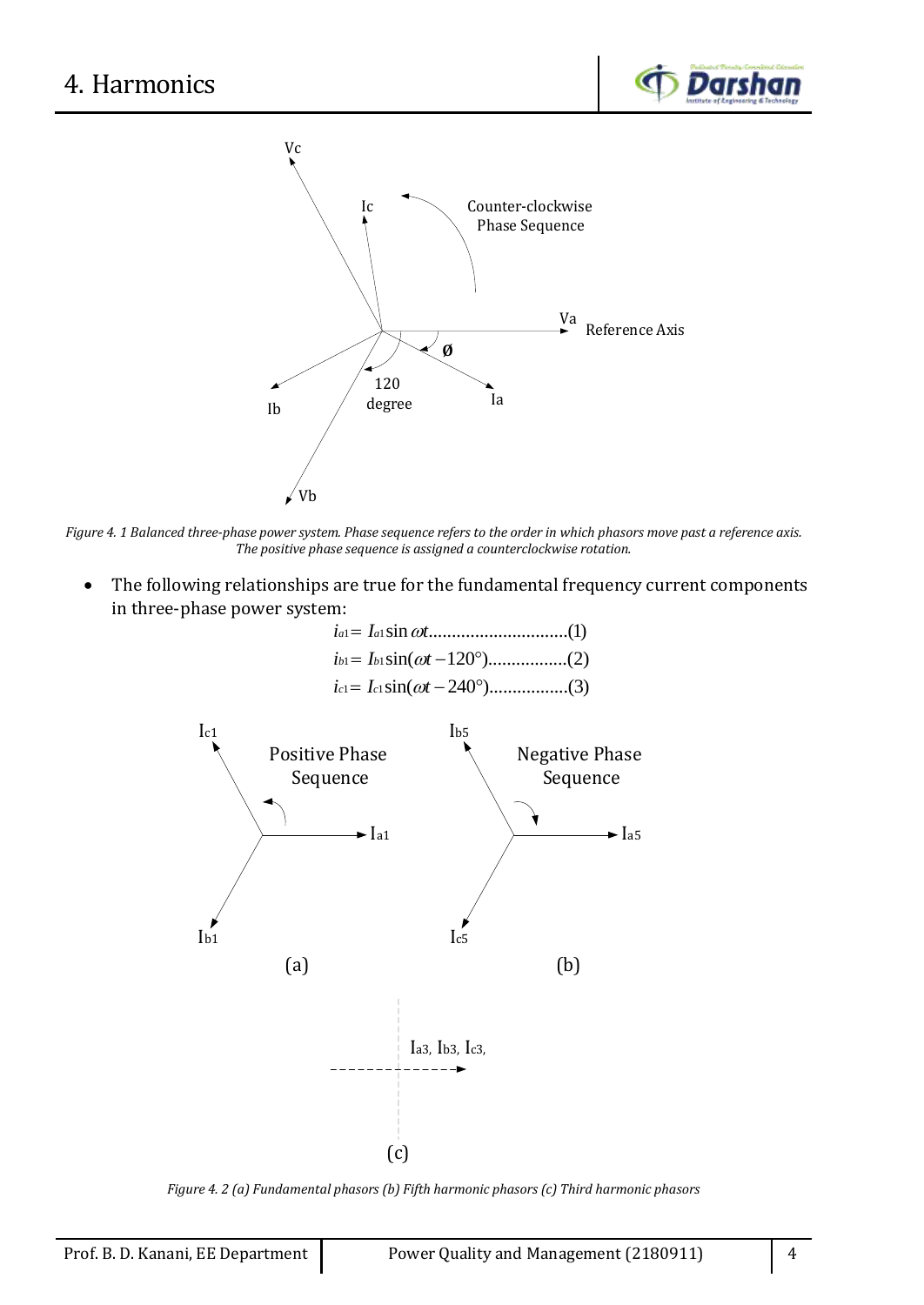The negative displacement angles indicate that the fundamental phasors  $i_{b1}$  and  $i_{c1}$  trail the  $i_{a1}$ phasor by the indicated angle. Figure 4.2a shows the fundamental current phasors.

The expression for the third harmonic currents are:

$$
i_{a3} = I_{a3} \sin 3\omega t \dots (4)
$$
  
\n
$$
i_{b3} = I_{b3} \sin 3(\omega t - 120^{\circ}) = I_{b3} \sin 3\omega t \dots (5)
$$
  
\n
$$
i_{c3} = I_{c3} \sin 3(\omega t - 240^{\circ}) = I_{c3} \sin 3\omega t \dots (6)
$$

The expressions for the third harmonics shows that they are in phase and have zero displacement angle between them. Figure 4.2c shows the third harmonic phasors. The third harmonic currents are known as zero sequence harmonics due to the zero displacement angle between the three phases.

The expressions for the fifth harmonic currents are:

5 5 sin 5 ...............................................................(4) *a a* 5 5 5 sin 5( 120 ) sin(5 240 )................(5) *b b b i I t I t* 5 5 5 sin 5( 240 ) sin(5 120 )................(6) *c c c i I t I t i* I he fifth harm<br>*i*<sub>a5</sub> = *I*<sub>a5</sub> sin 5 *ot* 

Figure 4.2b shows the fifth harmonic phasors. Note that the phase sequence of the fifth harmonic currents is clockwise and opposite to that of the fundamental. The fifth harmonics are negative sequence harmonics.

|  |  |  | Table 4.1 Harmonic order vs. Phase sequence |
|--|--|--|---------------------------------------------|
|--|--|--|---------------------------------------------|

| <b>Harmonic Order</b>   | <b>Phase Sequence</b> |
|-------------------------|-----------------------|
| 1, 4, 7, 10, 13, 16, 19 | Positive              |
| 2, 5, 8, 11, 14, 17, 20 | Negative              |
| 3, 6, 9, 12, 15, 18, 21 | Zero                  |

# **4.5. Causes of Current and Voltage Harmonics**

- The voltage waveform, even at the point of generation, contains a small amount of distortion due to non-uniformity in the excitation magnetic field and discrete spatial distribution of coils around the generator stator slots.
- The distortion at the point of generation is usually very low, typically less than 1.0%. The generated voltage is transmitted many hundreds of miles, transformed to several levels, and ultimately distributed to the power user.
- The user equipment generates currents that are rich in harmonic frequency components, especially in large commercial or industrial installations. As harmonic currents travel to the power source, the current distortion results in additional voltage distortion due to impedance voltages associated with the various power distribution equipment, such as transmission and distribution lines, transformers, cables, buses, and so on.
- All voltage distortion is due to the flow of distorted current through the power system impedance. As nonlinear loads are propagated into the power system, voltage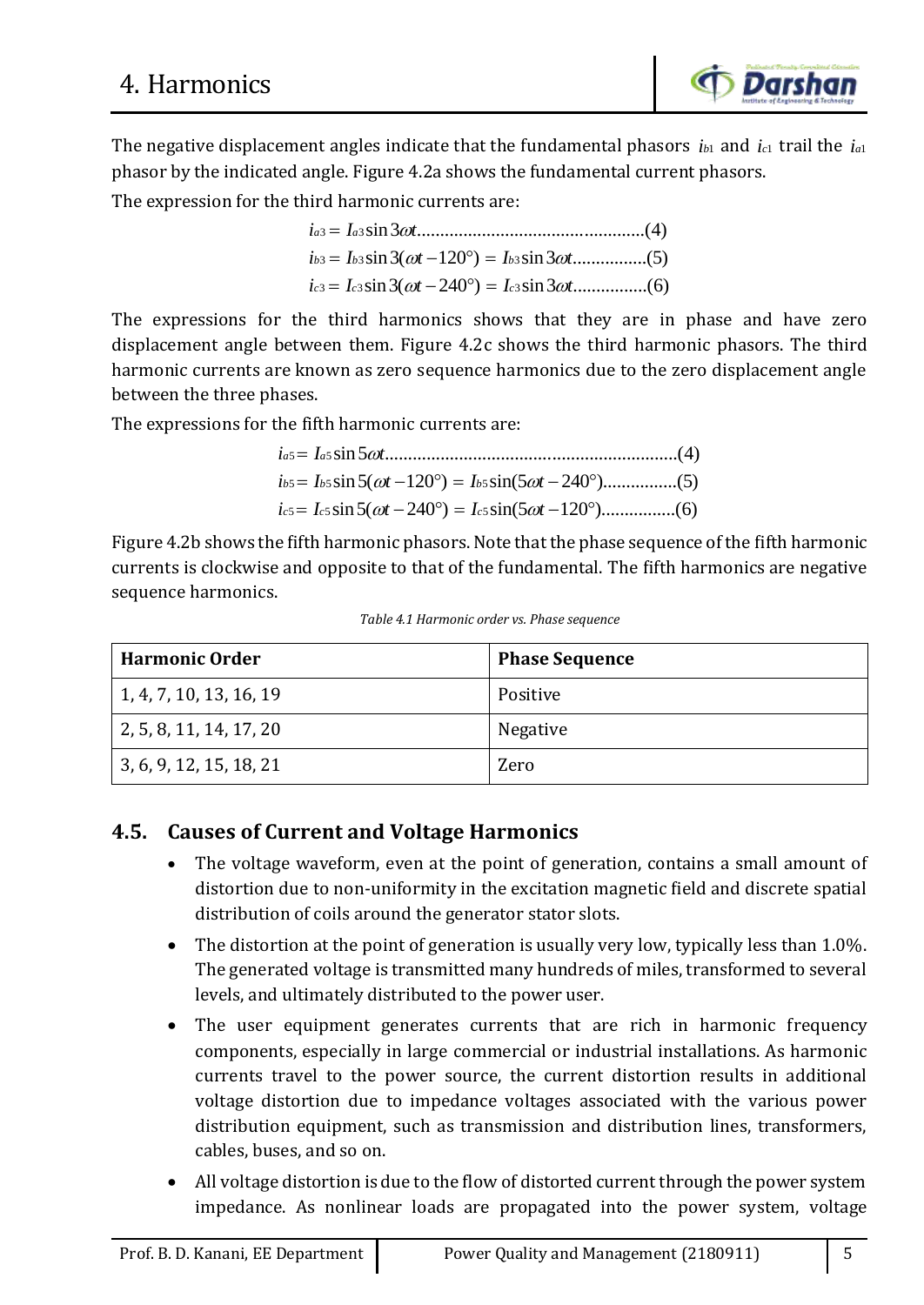distortions are introduced which become greater moving from the source to the load because of the circuit impedances.

- Current distortions for the most part are caused by loads. Even loads that are linear will generate nonlinear currents if the supply voltage waveform is significantly distorted.
- When several power users share a common power line, the voltage distortion produced by harmonic current injection of one user can affect the other users.
- The major causes of current distortion are nonlinear loads due to adjustable speed drives, fluorescent lighting, rectifier banks, computer and data-processing loads, arc furnaces, and so on.

# **4.6. Individual and Total Harmonic Distortion**

 **Individual Harmonic Distortion (IHD)** is the ratio between the RMS value of the individual harmonic and the RMS value of the fundamental.

$$
IHD_n=\frac{I_n}{I_1} \dots \dots \dots \dots (7)
$$

• Under this definition, the value of  $IHD<sub>1</sub>$  is always 100%. This method of quantifying the harmonics is known as harmonic distortion based on the fundamental. This is the convention used by the IEEE. The IEC quantifies harmonics based on the total RMS value of the waveform.

**Example:** Assume that the RMS value of the 3<sup>rd</sup> harmonic current in a nonlinear load is 20 A, the RMS value of the fundamental is 60 A.

**As per IEEE convention,**

*IHD*<sub>3</sub> = 
$$
\frac{20}{60}
$$
 = 0.333*or* 33.3%

## **As per IEC convention,**

The RMS value of the waveform is

$$
I_{rms} = \sqrt{60^2 + 20^2} = 65A
$$
  
\n
$$
IHD_1 = \frac{60}{65} = 0.923 \text{ or } 92.3\%
$$
  
\n
$$
IHD_3 = \frac{20}{65} = 0.308 \text{ or } 30.8\%
$$

 The examples illustrate that even though the magnitudes of the harmonic currents are the same, the distortion percentages are different because of a change in the definition.

- **Total harmonic distortion (THD)** is the ratio between the RMS value of the harmonics and the RMS value of the fundamental. THD is a term used to describe the net deviation of a non-linear waveform from ideal sine waveform characteristics.
- $\bullet$  If a non-linear current has a fundamental component of  $I_1$  and harmonic components I2, I3, I4, I5, ……, then the RMS value of the harmonics is: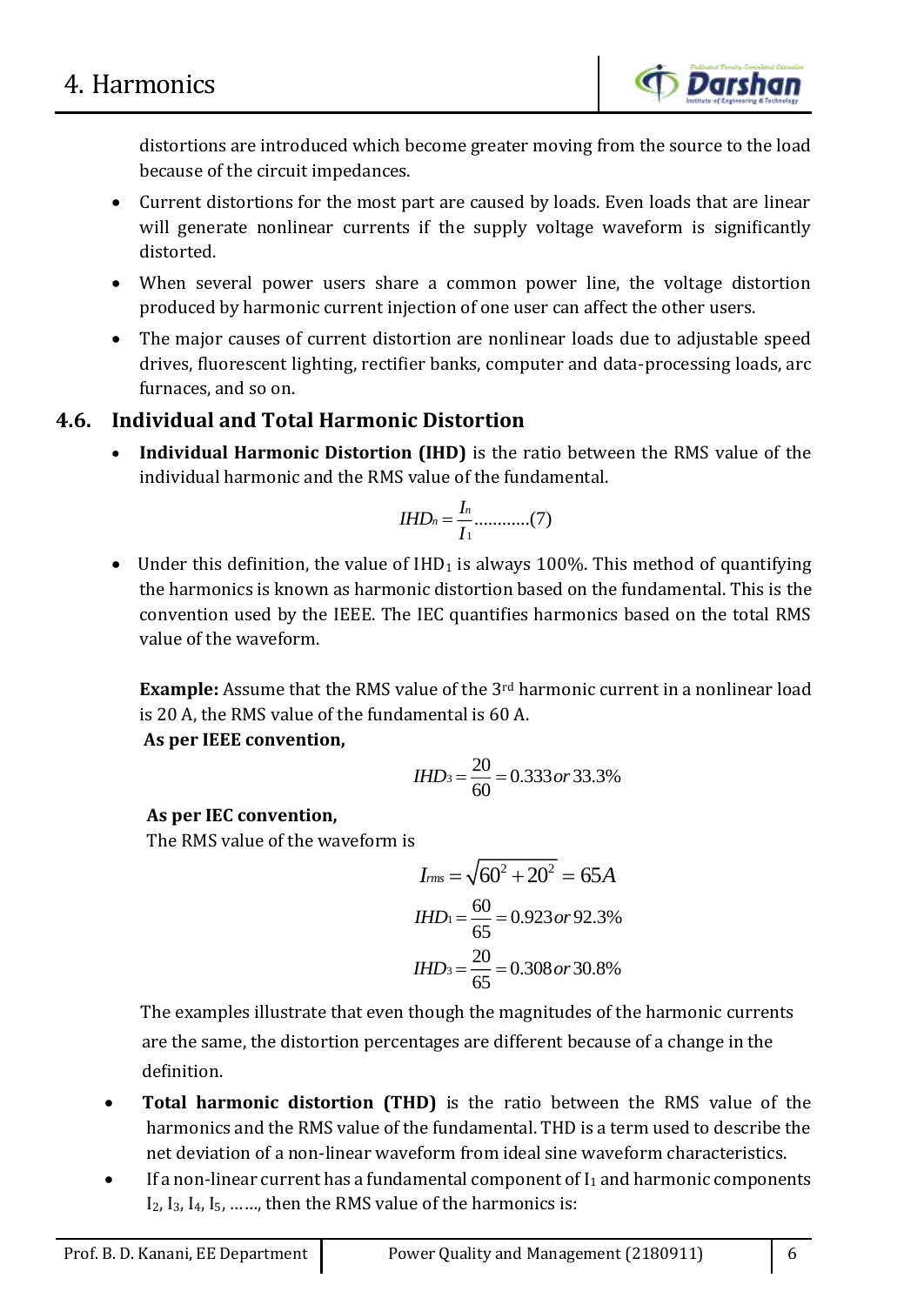

$$
I_{H} = \sqrt{I_{2}^{2} + I_{3}^{2} + I_{4}^{2} + I_{5}^{2}}
$$

$$
THD = (\frac{IH}{I_{1}}) \times 100\%
$$

The individual harmonic distortion indicates the contribution of each harmonic frequency to the distorted waveform, and the total harmonic distortion describes the net deviation due to all the harmonics.

**Example:** Find the total harmonic distortion of a voltage waveform with the following harmonic frequency make up:

Fundamental =  $V1 = 114$  V  $3<sup>rd</sup>$  harmonic = V3 = 4 V  $5<sup>th</sup> harmonic = V5 = 2 V$  $7<sup>th</sup> harmonic = V7 = 1.5 V$ 9<sup>th</sup> Harmonic =  $V9 = 1$  V

This problem can be solved in two ways.

## **Method-1,**

RMS value of the harmonics =  $V_H = \sqrt{4^2 + 2^2 + 1.5^2 + 1^2} = 4.82 V$  $\left(\frac{4.82}{114}\right) \times 100 \approx 4.23\%$  $THD = (\frac{1.000}{1.000}) \times 100 \approx$ 

## **Method-2,**

The individual harmonic distortions,

$$
IHD_3 = (\frac{4}{114}) \times 100 = 3.51\%
$$
  
\n
$$
IHD_5 = (\frac{2}{114}) \times 100 = 1.75\%
$$
  
\n
$$
IHD_7 = (\frac{1.5}{114}) \times 100 = 1.32\%
$$
  
\n
$$
IHD_9 = (\frac{1}{114}) \times 100 = 0.88\%
$$

By definition,  $IHD_1 = 100\%$  so,

$$
THD = \sqrt{IHDs^{2} + IHDs^{2} + IHDr^{2} + IHDr^{2}} \approx 4.33\%
$$

The results are not altered by using either the magnitude of the RMS quantities or the individual harmonic distortion values.

# **4.7. Harmonic Signatures**

- Combined with the impedance of the electrical system, the loads also produce harmonic voltages. The nonlinear loads may therefore be viewed as both harmonic current generators and harmonic voltage generators.
- ASDs are generators of large harmonic currents. Fluorescent lights use less electrical energy for the same light output as incandescent lighting but produce substantial harmonic currents in the process. The explosion of personal computer use has resulted in harmonic current proliferation in commercial buildings.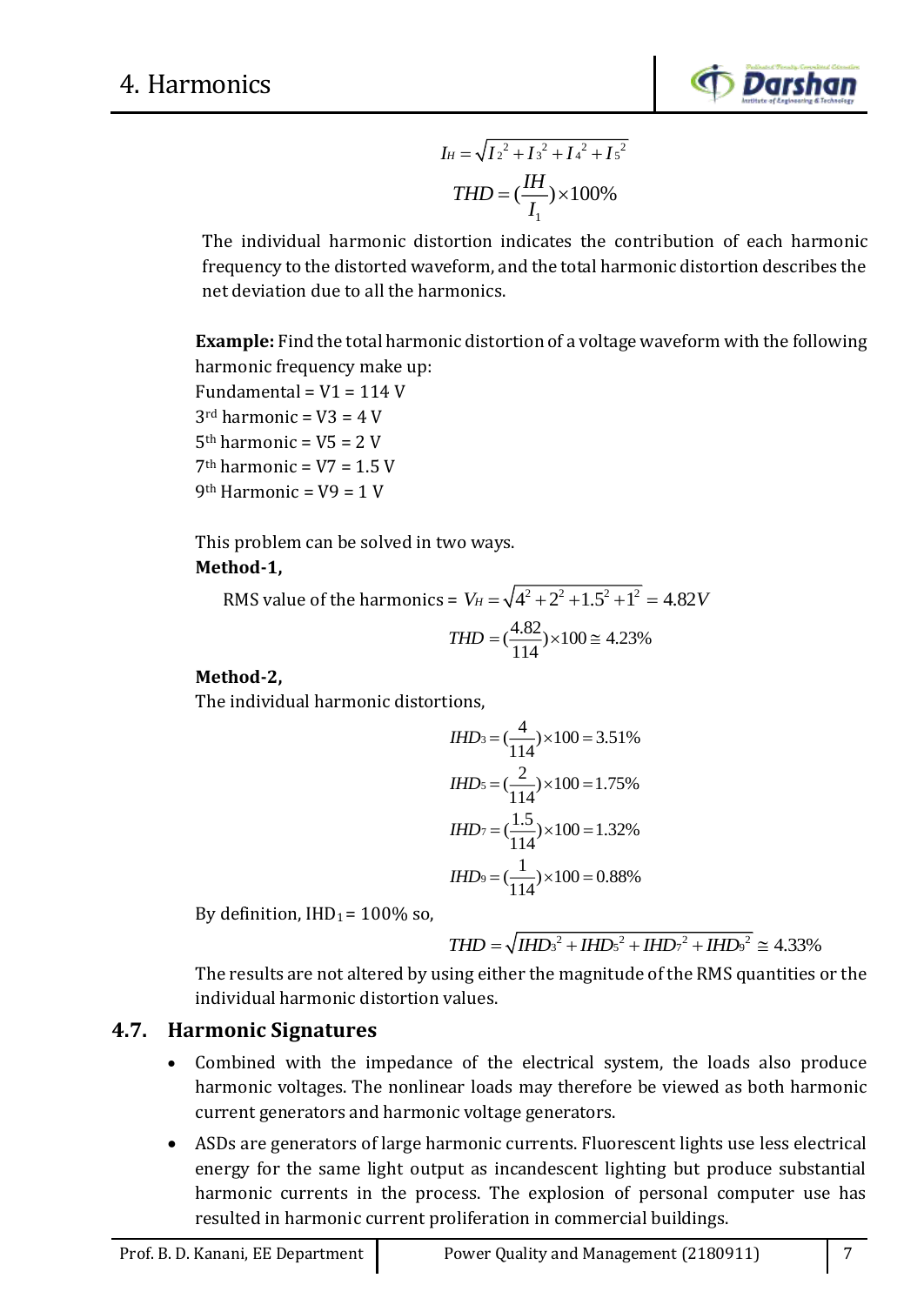## **4.7.1 Fluorescent Lighting**

| h(n)           | IHD(%)           | h(n) | IHD(%) | h(n) | IHD(%) |
|----------------|------------------|------|--------|------|--------|
| $\mathbf{1}$   | 100              | 10   | 0.1    | 19   | 1.4    |
| $\overline{2}$ | 0.3              | 11   | 2.2    | 20   | 0.4    |
| 3              | 13.9             | 12   | 0.3    | 21   | 1.2    |
| $\overline{4}$ | 0.3              | 13   | 1.7    | 22   | 0.6    |
| 5              | 9                | 14   | 0.3    | 23   | 0.6    |
| 6              | 0.2              | 15   | 1.9    | 24   | 0.7    |
| 7              | 3.3              | 16   | 0.3    | 25   | 1.4    |
| 8              | $\boldsymbol{0}$ | 17   | 0.8    | 26   | 1.1    |
| 9              | 3.2              | 18   | 0.5    | 27   | 0.3    |

*Table 4.2 Harmonic number vs. IHD for a fluorescent lighting load*

 The fluorescent lighting is primarily comprised of the third and the fifth harmonic frequencies. The individual current harmonic distortion makeup is provided in Table 4.2. The table value also contains slight traces of even harmonics, especially of the higher frequency order.

## **4.7.2 Adjustable Speed Drive**

• The PWM (pulse-width-modulation) drive technology is currently the most widely used for creating a variable voltage and variable frequency power source for the speed control of AC motors.



*Figure 4. 3 Adjustable speed drive input current with motor operating at 60 Hz*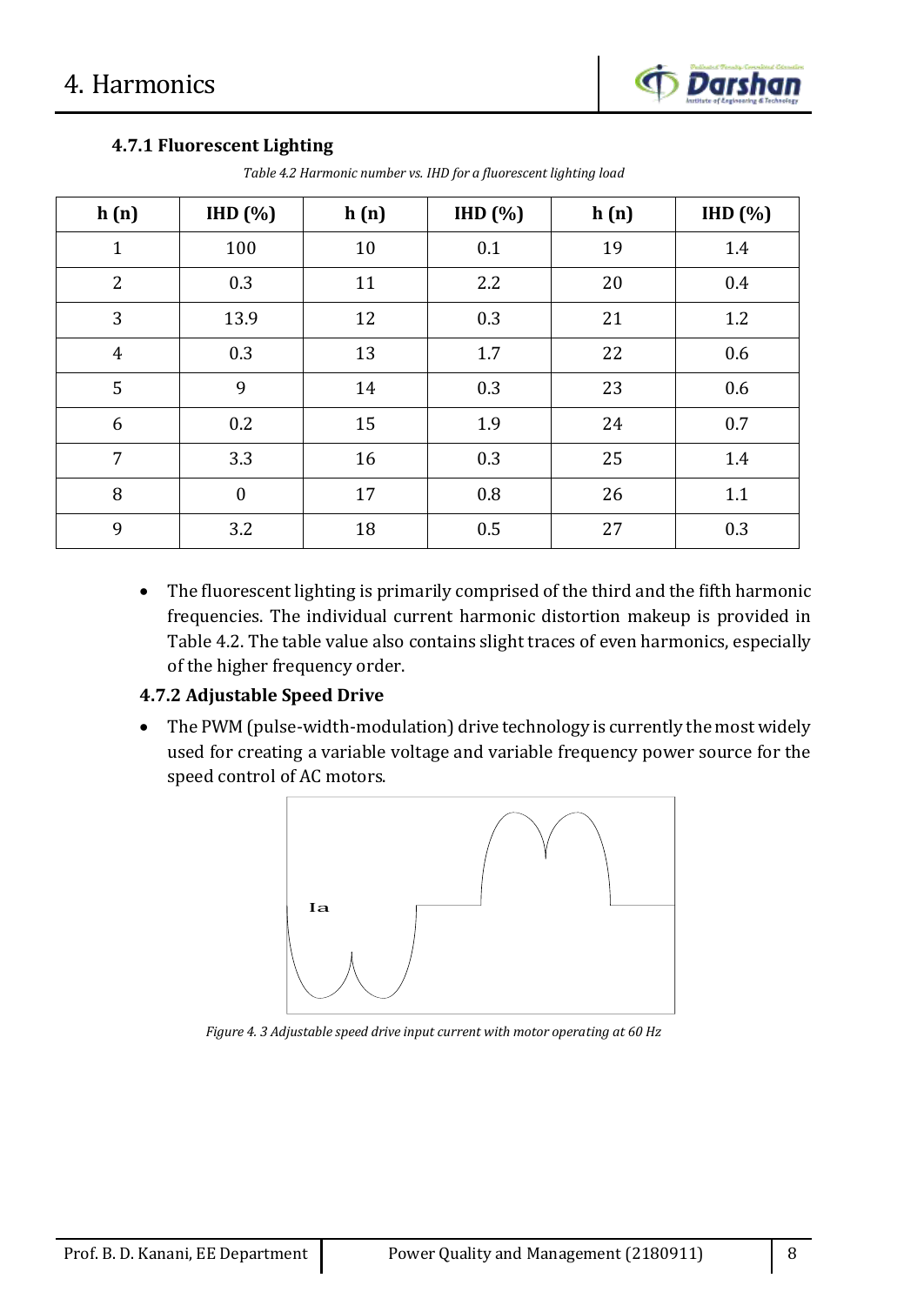



*Figure 4. 4 Adjustable speed drive input current with motor operating at 45 Hz*

- Figure 4.3 and 4.4 show current waveforms at the ASD input lines with a motor operating at 60 Hz and 45 Hz respectively.
- Table 4.3 and 4.4 show the harmonic current distortion spectrum for the two respective frequencies. The characteristic double hump for each half cycle of the AC waveform is due to conduction of the input rectifier modules for a duration of two 60° periods for each half cycle. As the operating frequency is reduced, the humps become pronounced with a large increase in the total harmonic distortion. The THD of 74.2% for 45 Hz operation is excessive and can produce many deleterious effects.

| h(n)           | IHD(%)       | h(n) | IHD(%) | h(n) | IHD(%) |
|----------------|--------------|------|--------|------|--------|
| $\mathbf{1}$   | 100          | 10   | 0.73   | 19   | 0.67   |
| $\overline{2}$ | 4.12         | 11   | 9.99   | 20   | 0.31   |
| 3              | 0.78         | 12   | 0.03   | 21   | 0.04   |
| 4              | 1.79         | 13   | 0.19   | 22   | 0.39   |
| 5              | 35.01        | 14   | 0.48   | 23   | 2.95   |
| 6              | 0.21         | 15   | 0.07   | 24   | 0.02   |
| 7              | 2.62         | 16   | 0.52   | 25   | 0.66   |
| 8              | $\mathbf{1}$ | 17   | 4.85   | 26   | 0.15   |
| 9              | 0.06         | 18   | 0.03   | 27   | 0.05   |

*Table 4. 3 Harmonic number vs. IHD for an ASD input current with motor operation at 60 Hz*

Total harmonic distortion = 37.3%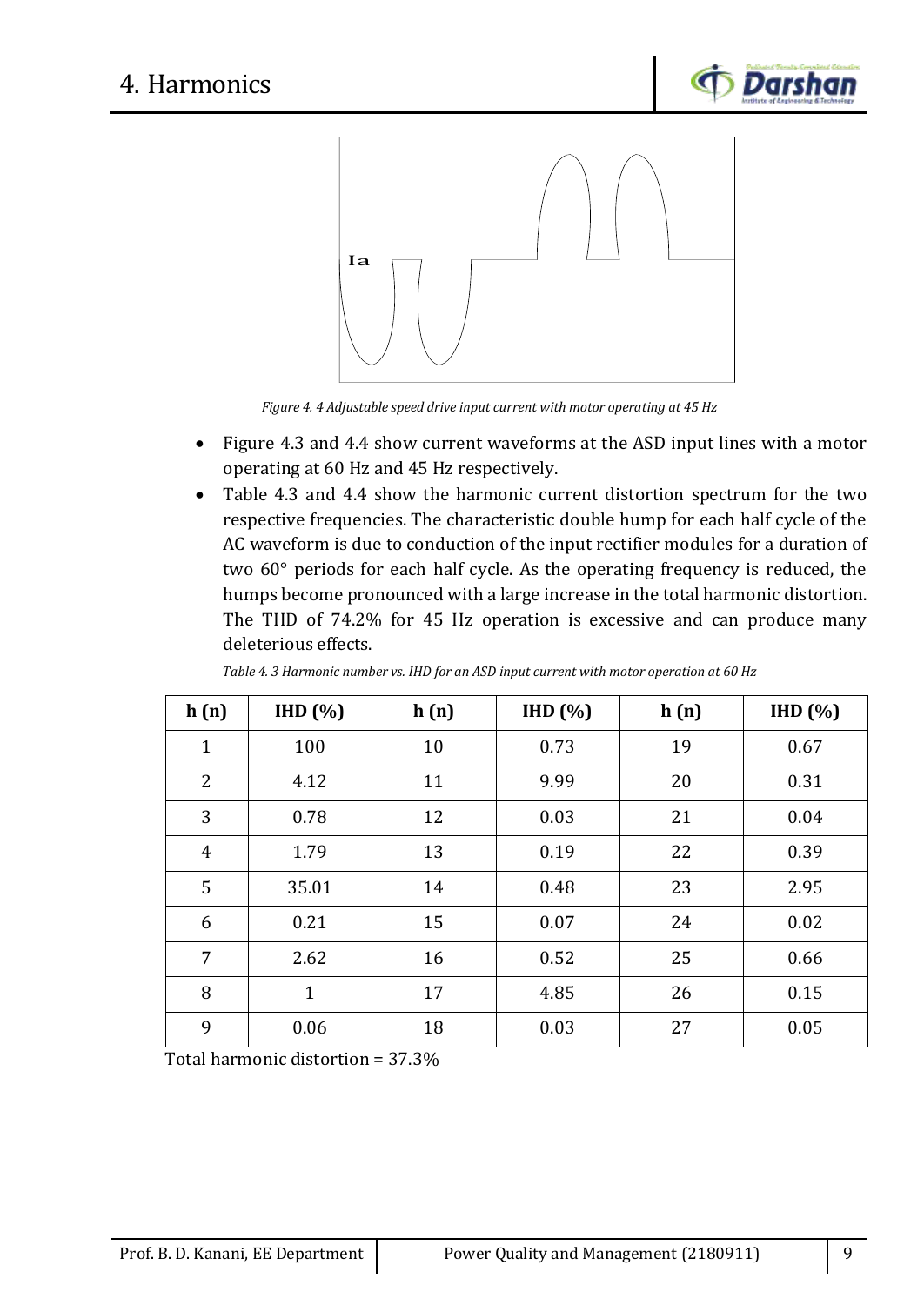

| h(n)           | HID(%) | h(n) | IHD(%) | h(n) | H D (%) |
|----------------|--------|------|--------|------|---------|
| $\mathbf{1}$   | 100    | 10   | 0.58   | 19   | 1.96    |
| $\overline{2}$ | 4.56   | 11   | 6.36   | 20   | 0.64    |
| 3              | 2.44   | 12   | 0.03   | 21   | 0.22    |
| $\overline{4}$ | 3.29   | 13   | 9.99   | 22   | 0.16    |
| 5              | 62.9   | 14   | 0.11   | 23   | 3.75    |
| 6              | 1.4    | 15   | 0.62   | 24   | 0.12    |
| 7              | 36.1   | 16   | 0.35   | 25   | 1.73    |
| 8              | 0.43   | 17   | 5.22   | 26   | 0.42    |
| 9              | 0.73   | 18   | 0.35   | 27   | 0.33    |

*Table 4. 4 Harmonic number vs. IHD for an ASD input current with motor operation at 45 Hz*

Total harmonic distortion = 74.2%

## **4.8. Effect of Harmonics on power system equipments**

 The effects of harmonics are not known until failure occurs. Insight into how harmonics can interact within a power system and how they can affect power system components is important for preventing failures. In this section, the effect of harmonics on some common power system devices are described.

#### **4.8.1 Transformers**

- Harmonics can affect transformers primarily in two ways.
- Voltage harmonics produce additional losses in the transformer core as the higher frequency harmonic voltages set up hysteresis loops, which superimpose on the fundamental loop. Each loop represents higher magnetization power requirements and higher core losses.
- A second and a more serious effect of harmonics is due to harmonic frequency currents in the transformer windings.
- The harmonic currents increase the net RMS current flowing in the transformer windings which results in additional *I <sup>2</sup>R* losses.
- Winding eddy current losses are also increased. Winding eddy currents are circulating currents induced in the conductors by the leakage magnetic flux. Eddy current concentrations are higher at the ends of the windings due to the crowding effect of the leakage magnetic field at the coil extremities. The winding eddy current losses increase as the square of the harmonic current and the square of the frequency of the current.
- Eddy currents due to harmonics can significantly increase the transformer winding temperature. Transformers that are required to supply large nonlinear loads must be derated to handle the harmonics. This derating factor is based on the percentage of the harmonic currents in the load and the rated winding eddy current losses.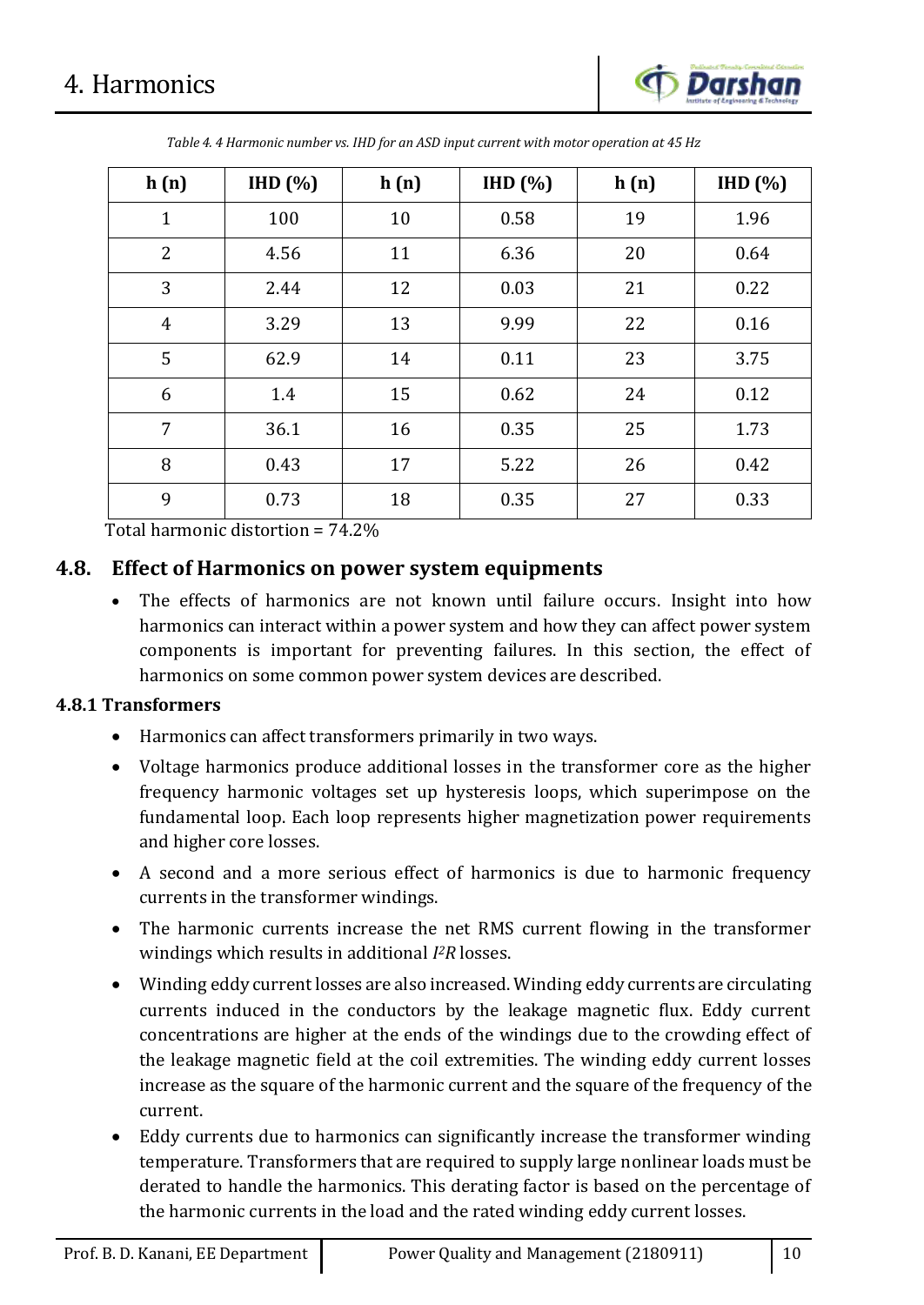

 One method by which transformers may be rated for suitability to handle harmonic loads is by *k* factor ratings. The *k* factor is equal to the sum of the square of the harmonic frequency currents (expressed as a ratio of the total RMS current) multiplied by the square of the harmonic frequency numbers:<br> $k = I_1^2(1)^2 + I_2^2(2)^2 + I_3^2(3)^2 + ... + I_n^2(n)^2$ 

$$
k = I_1^2(1)^2 + I_2^2(2)^2 + I_3^2(3)^2 + ... + I_n^2(n)^2
$$

Where,

*I<sup>1</sup>* is the ratio between the fundamental current and the total RMS current.

*I2* is the ratio between the second harmonic current and the total RMS current.

*I<sup>3</sup>* is the ratio between the third harmonic current and the total RMS current.

**Example:** Determine the *k* rating of a transformer required to carry a load consisting of 500 A of fundamental, 200 A of third harmonics, 120 A of fifth harmonics, and 90 A of seventh harmonics:

$$
(I) = \sqrt{(500)^2 + 200^2 + 120^2 + 90^2} = 559A
$$
  
\n
$$
I_1 = \frac{500}{559} = 0.894 A
$$
  
\n
$$
I_3 = \frac{200}{559} = 0.358 A
$$
  
\n
$$
I_5 = \frac{120}{559} = 0.215 A
$$
  
\n
$$
I_7 = \frac{90}{559} = 0.161 A
$$
  
\n
$$
k = 0.894^2(1)^2 + 0.358^2(3)^2 + 0.215^2(5)^2 + 0.161^2(7)^2 = 4.378
$$

The transformer specified should be capable of handling 559 A of total RMS current with a *k* factor of not less than 4.378. Typically, transformers are marked with *k* ratings of 4, 9, 13, 20, 30, 40, and 50, so a transformer with a *k* rating of 9 should be chosen. Such a transformer would have the capability to carry the full RMS load current and handle winding eddy current losses equal to *k* times the normal rated eddy current losses.

## **4.8.2 AC Motors**

- Harmonics Application of distorted voltage to a motor results in additional losses in the magnetic core of the motor. Hysteresis and eddy current losses in the core increase as higher frequency harmonic voltages are impressed on the motor windings. Hysteresis losses increase with frequency and eddy current losses increase as the square of the frequency. Also, harmonic currents produce additional *I <sup>2</sup>R* losses in the motor windings which must be accounted for.
- Another effect, and perhaps a more serious one, is **torsional oscillations** due to harmonics.
- Two of the more prominent harmonics found in a typical power system are the fifth and seventh harmonics. The fifth harmonic is a negative sequence harmonic, and the resulting magnetic field resolves in a direction opposite to that of the fundamental field at a speed five times the fundamental.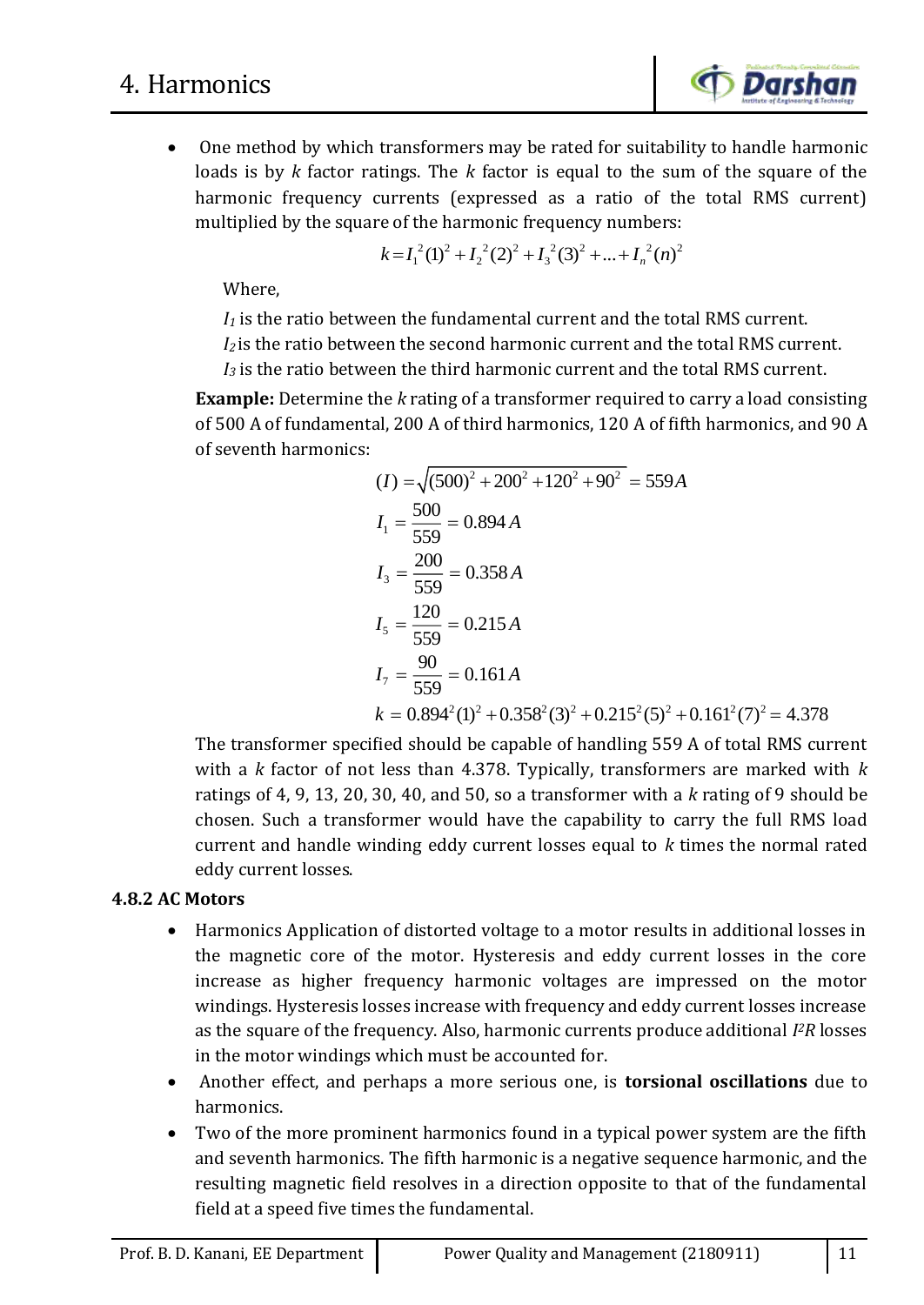# 4. Harmonics



- The seventh harmonic is a positive sequence harmonic with a resulting magnetic field revolving in the same direction as the fundamental field at a speed seven times the fundamental.
- The net effect is a magnetic field that revolves at a relative speed of six times the speed of the rotor. This induces currents in the rotor bars at a frequency of six times the fundamental frequency.
- The resulting interaction between the magnetic fields and the rotor-induced currents produces torsional oscillations of the motor shaft. If the frequency of the oscillation coincides with the natural frequency of the motor rotating members, severe damage to the motor can result. Excessive vibration and noise in a motor operating in a harmonic environment should be investigated to prevent failures.

## **4.8.3 Capacitor Banks**

- Capacitor banks are commonly found in commercial and industrial power systems to correct for low power factor conditions. Capacitor banks are designed to operate at a maximum voltage of 110 % of their rated voltages and at 135 % of their rated kVAr.
- When large levels of voltage and current harmonics are present, the ratings are quite often exceeded, resulting in failures. Because the reactance of a capacitor bank is inversely proportional to frequency, harmonic currents can find their way into a capacitor bank. The capacitor bank acts as a sink, absorbing stray harmonic currents and causing overloads and subsequent failure of the bank.
- A more serious condition with potential for substantial damage occurs due to a phenomenon called harmonic resonance. Resonance conditions are created when the inductive and capacitive reactance become equal at one of the harmonic frequencies. The two types of resonances are series and parallel. In general, series resonance produces voltage amplification and parallel resonance results in current multiplication.
- In a harmonic-rich environment, both series and parallel resonance may be present. If a high level of harmonic voltage or current corresponding to the resonance frequency exists in a power system, considerable damage to the capacitor bank as well as other power system devices can result.

## **4.8.4 Cables**

- Current flowing in a cable produces *I <sup>2</sup>R* losses. When the load current contains harmonic content, additional losses are introduced. To compound the problem, the effective resistance of the cable increases with frequency because of the phenomenon known as skin effect.
- Skin effect is due to unequal flux linkage across the cross section of the conductor which causes AC currents to flow only on the outer periphery of the conductor. This has the effect of increasing the resistance of the conductor for AC currents.
- The higher the frequency of the current, the greater the tendency of the current to crowd at the outer periphery of the conductor and the greater the effective resistance for that frequency.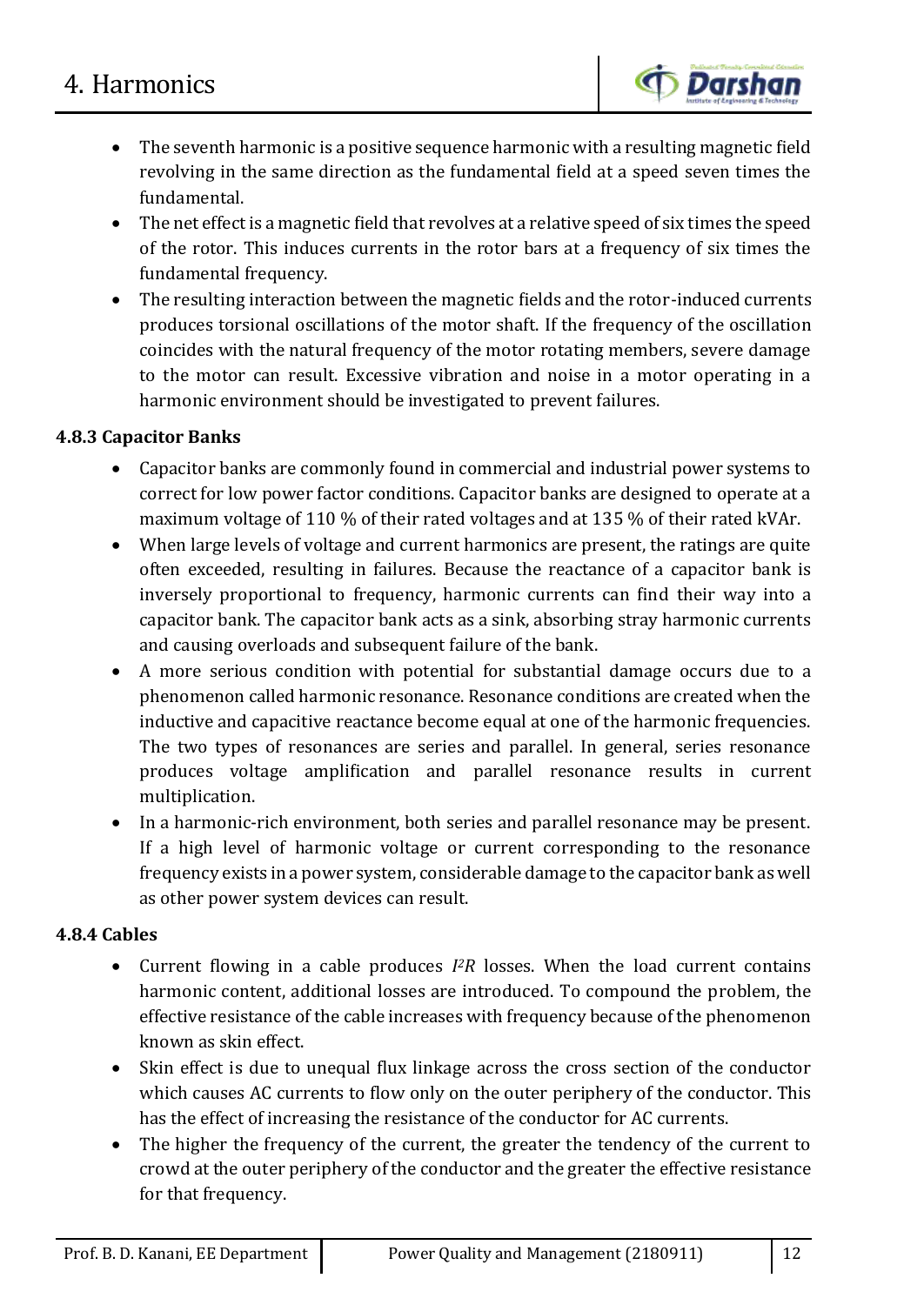

 The capacity of a cable to carry nonlinear loads may be determined as follows. The skin effect factor is calculated first. The skin effect factor depends on the skin depth, which is an indicator of the penetration of the current in a conductor. Skin depth (d) is inversely proportional to the square root of the frequency:

$$
\delta = S \div \sqrt{f}
$$

Where *S* is a proportionality constant based on the physical characteristics of the cable and its magnetic permeability and *f* is the frequency of the current.

| X                | $\bf K$      | X   | $\bf K$ | X   | $\bf K$ |
|------------------|--------------|-----|---------|-----|---------|
| $\boldsymbol{0}$ | 1            | 1.4 | 1.01969 | 2.7 | 1.22753 |
| 0.1              | $\mathbf{1}$ | 1.5 | 1.02558 | 2.8 | 1.2662  |
| 0.2              | $\mathbf{1}$ | 1.6 | 1.03323 | 2.9 | 1.28644 |
| 0.3              | 1.00004      | 1.7 | 1.04205 | 3.0 | 1.31809 |
| 0.5              | 1.00032      | 1.8 | 1.0524  | 3.1 | 1.35102 |
| 0.6              | 1.00067      | 1.9 | 1.0644  | 3.2 | 1.38504 |
| 0.7              | 1.00124      | 2.0 | 1.07816 | 3.3 | 1.41999 |
| 0.8              | 1.00212      | 2.1 | 1.09375 | 3.4 | 1.4577  |
| 0.9              | 1.0034       | 2.2 | 1.11126 | 3.5 | 1.49202 |
| 1.0              | 1.00519      | 2.3 | 1.13069 | 3.6 | 1.52879 |
| 1.1              | 1.00758      | 2.4 | 1.15207 | 3.7 | 1.56587 |
| 1.2              | 1.01071      | 2.5 | 1.17538 | 3.8 | 1.60312 |
| 1.3              | 1.0147       | 2.6 | 1.20056 | 3.9 | 1.64051 |

*Table 4.5 Cable Skin Effect Factor*

If Rdc is the DC resistance of the cable, then the AC resistance at frequency *f*,  $(R_f) = K \times R_{dc}$ . The value of K is determined from Table 4.5 according to the value of X, which is calculated as:

$$
X = 0.0636 \sqrt{f \mu \div R_{dc}}
$$

Where 0.0636 is a constant for copper conductors, *f* is the frequency, µ is the magnetic permeability of the conductor material, and *Rdc* is the DC resistance per mile of the conductor. The magnetic permeability of a nonmagnetic material such as copper is approximately equal to 1.0. Tables or graphs containing values of *X* and *K* are available from cable manufacturers.

## **4.8.5 Busways**

- Busways that incorporate sandwiched busbars are susceptible to nonlinear loading, especially if the neutral bus carries large levels of triplen harmonic currents (third, ninth, etc.).
- Under the worst possible conditions, the neutral bus may be forced to carry a current equal to 173 % of the phase currents. In cases where substantial neutral currents are expected, the busways must be suitably derated.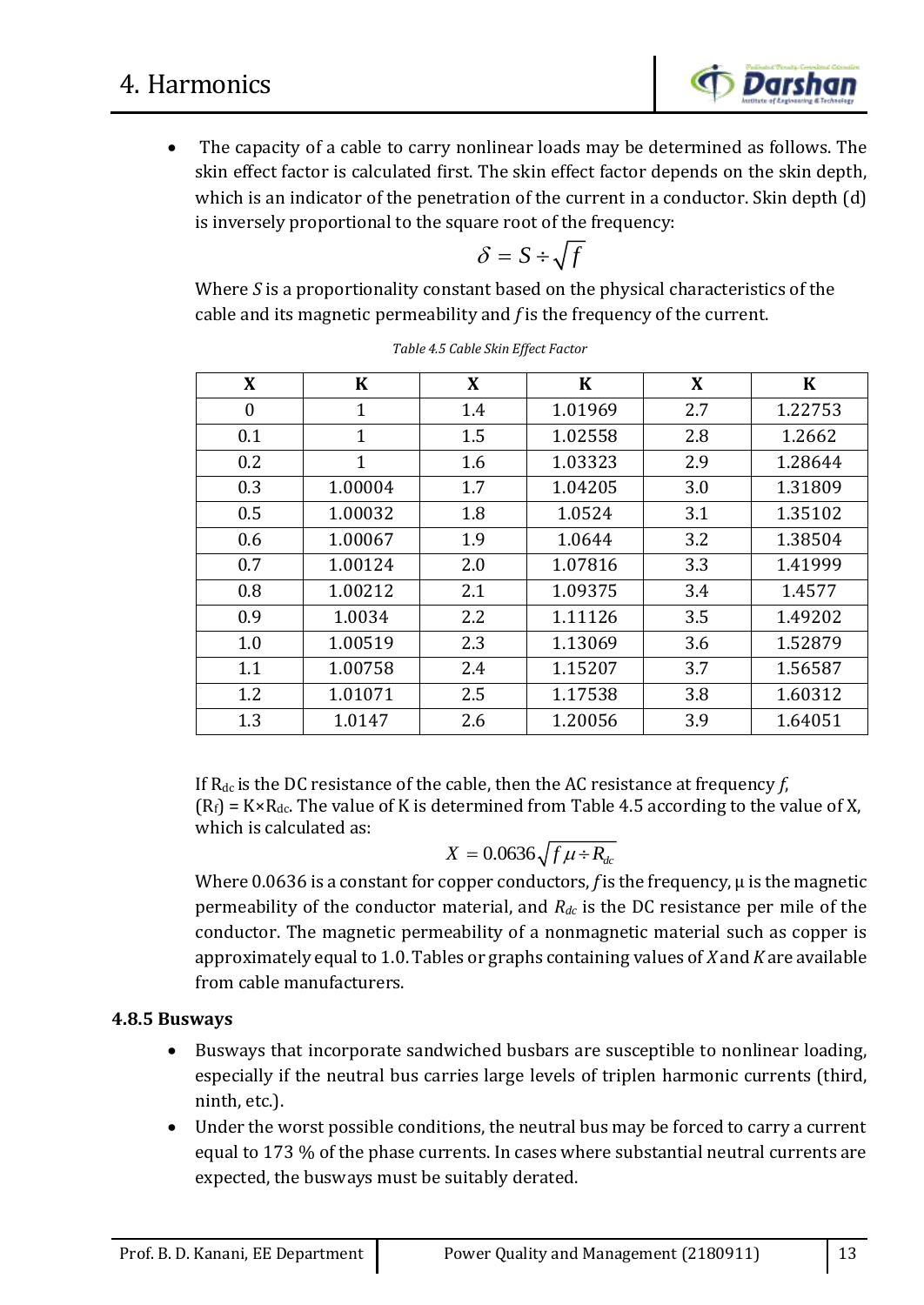

 Table 4.6 indicates the amount of nonlinear loads that may be allowed to flow in the phase busbars for different neutral currents. The data are shown for busways with neutral busbars that are 100 % and 200 % in size.

| $I_N$             | $I_{\emptyset H}$  |        |  |
|-------------------|--------------------|--------|--|
| $\bm{I}_{\phi H}$ | $\bm{l}_\emptyset$ |        |  |
|                   | 100% N             | 200% N |  |
|                   |                    |        |  |
| 0.25              | 0.99               | 0.995  |  |
| 0.5               | 0.961              | 0.98   |  |
| 0.75              | 0.918              | 0.956  |  |
|                   | 0.866              | 0.926  |  |
| 1.25              | 0.811              | 0.891  |  |
| 1.5               | 0.756              | 0.853  |  |
| 1.75              | 0.703              | 0.814  |  |
| 2                 | 0.655              | 0.775  |  |

*Table 4.6 Bus Duct Derating Factor for Harmonic Loading*

### **4.8.6 Protective Devices**

- Harmonic currents influence the operation of protective devices. Fuses and motor thermal overload devices are prone to nuisance operation when subjected to nonlinear currents. This factor should be given due consideration when sizing protective devices for use in a harmonic environment.
- Electromechanical relays are also affected by harmonics. Depending on the design, an electromechanical relay may operate faster or slower than the expected times for operation at the fundamental frequency alone. Such factors should be carefully considered prior to placing the relays in service.

# **4.9. Guidelines for Harmonic Voltage and Current Limitation**

- The IEEE 519 standard provides guidelines for harmonic current limits at the point of common coupling (PCC) between the facility and the utility. The rationale behind the use of the PCC as the reference location is simple. It is a given fact that within a particular power use environment, harmonic currents will be generated and propagated. Harmonic current injection at the PCC determines how one facility might affect other power users and the utility that supplies the power.
- Table 4.7 (as per IEEE 519) lists harmonic current limits based on the size of the power user. As the ratio between the maximum available short circuit current at the PCC and the maximum demand load current increases, the percentage of the harmonic currents that are allowed also increases. This means that larger power users are allowed to inject into the system only a minimal amount of harmonic current (as a percentage of the fundamental current). Such a scheme tends to equalize the amounts of harmonic currents that large and small users of power are allowed to inject into the power system at the PCC.
- IEEE 519 also provides guidelines for maximum voltage distortion at the PCC (refer Table 4.8). Limiting the voltage distortion at the PCC is the concern of the utility. It can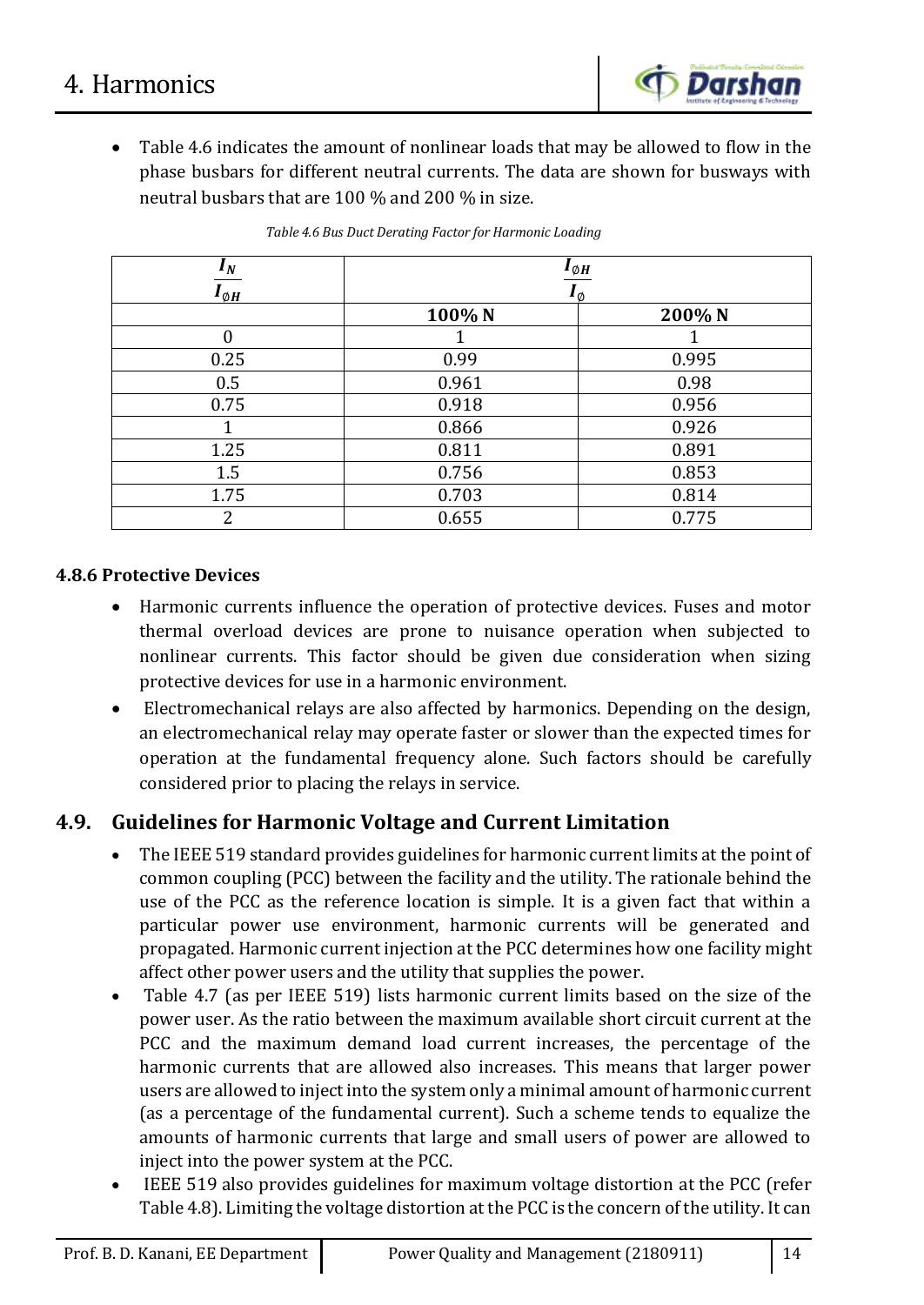

be expected that as long as a facility's harmonic current contribution is within the IEEE 519 limits the voltage distortion at the PCC will also be within the specified limits.

| $I_{\rm SC}/I_{\rm L}$ | h<11 |     | 11 <= h < 17   17 <= h < 23   23 <= h < 35 |     | 35 < h | <b>THD</b> |
|------------------------|------|-----|--------------------------------------------|-----|--------|------------|
| < 20                   |      |     |                                            | 0.6 | 0.3    |            |
| $20 - 50$              |      | 3.5 | 2.5                                        |     | 0.5    |            |
| 50-100                 |      | 4.5 |                                            | 1.5 | 0.7    | 1 າ        |
| 100-1000               |      | 5.5 |                                            |     |        | 15         |
| >1000                  |      |     |                                            | 2.5 |        | $20 \,$    |

*Table 4. 7 Harmonic Current Limits for General Distribution Systems (120-69000 V)*

Note:  $I_{SC}$  = maximum short-circuit current at PCC;  $I_L$  = maximum fundamental frequency demand load current at PCC (average current of the maximum demand for the preceding 12 months); *h* = individual harmonic order; THD = total harmonic distortion based on the maximum demand load current. The table applies to odd harmonics; even harmonics are limited to 25% of the odd harmonic limits shown above.

*Table 4. 8 Voltage Harmonic Distortion Limits*

| <b>Bus Voltage at PCC</b> | <b>Individual Voltage</b><br>Distortion (%) | <b>Total Voltage Distortion</b><br>THD $(%)$ |
|---------------------------|---------------------------------------------|----------------------------------------------|
| 69 kV and below           |                                             |                                              |
| 69 kV through 161 kV      |                                             | 2.5                                          |
| 161 kV and above          |                                             | 1.5                                          |

Note: PCC = point of common coupling; THD = total harmonic distortion

When the IEEE 519 harmonic limits are used as guidelines within a facility, the PCC is the common junction between the harmonic generating loads and other electrical equipment in the power system.

## **4.10. Harmonic Current Mitigation**

## **4.10.1 Equipment Design**

- The importance of equipment design in minimizing harmonic current production has taken on greater importance, as reflected by technological improvements in fluorescent lamp ballasts, adjustable speed drives, battery chargers, and uninterruptible power source (UPS) units.
- Adjustable speed drive (ASD) technology is evolving steadily, with greater emphasis being placed on a reduction in harmonic currents. Older generation ASDs using current source inverter (CSI) and voltage source inverter (VSI) technologies produced considerable harmonic frequency currents. The significant harmonic frequency currents generated in power conversion equipment can be stated as:

$$
n = kq \pm 1
$$

Where *n* is the significant harmonic frequency, *k* is any positive integer (1, 2, 3, etc.), and *q* is the pulse number of the power conversion equipment which is the number of power pulses that are in one complete sequence of power conversion.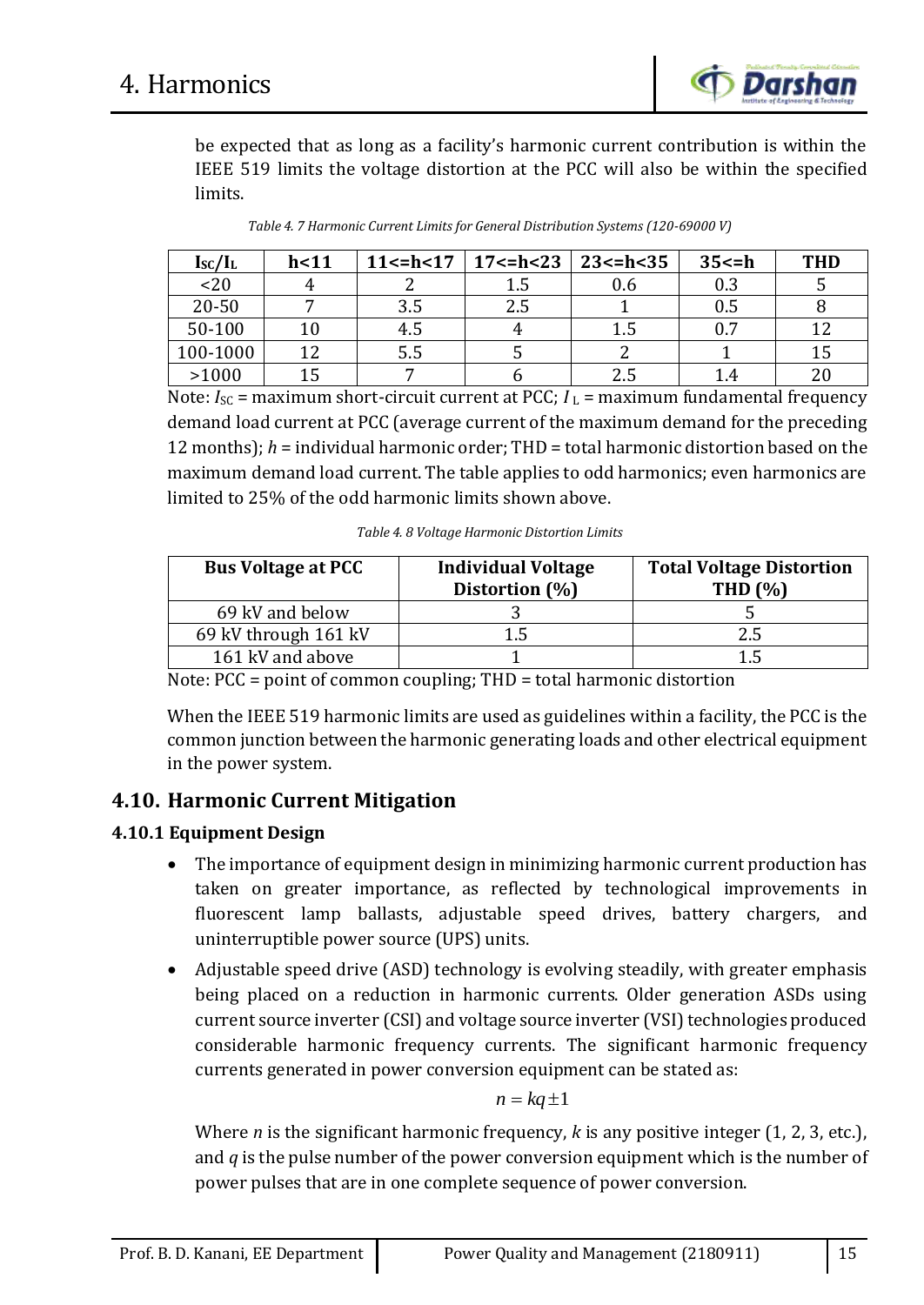

 For example, a three-phase full wave bridge rectifier has six power pulses and therefore has a pulse number of 6. With six-pulse-power conversion equipment, the following significant harmonics may be generated:

*For* 
$$
k = 1, n = (1X6) \pm 1 = 5^{th}
$$
 *and*  $7^{th}$  *harmonics*  
*For*  $k = 2, n = (2X6) \pm 1 = 11^{th}$  *and*  $13^{th}$  *harmonics*

With six-pulse-power conversion equipment, harmonics below the  $5<sup>th</sup>$  harmonic are insignificant. Also, as the harmonic number increases, the individual harmonic distortions become lower due to increasing impedance presented to higher frequency components by the power system inductive reactance. So, typically, for six-pulsepower conversion equipment, the  $5<sup>th</sup>$  harmonic current would be the highest, the  $7<sup>th</sup>$ would be lower than the 5<sup>th</sup>, the 11<sup>th</sup> would be lower than the 7<sup>th</sup>, and so on, as shown below:

$$
I_{13} < I_{11} < I_7 < I_5
$$

 We can deduce that, when using 12-pulse-power conversion equipment, harmonics below the 11th harmonic can be made insignificant. The total harmonic distortion is also considerably reduced. Twelve-pulse-power conversion equipment costs more than six-pulse-power equipment. Where harmonic currents are the primary concern, 24-pulse-power conversion equipment may be considered.

### **4.10.2 Harmonic Current Cancellation**

 Transformer connections employing phase shift are sometimes used to effect cancellation of harmonic currents in a power system. Triplen harmonic  $(3^{rd}, 9^{th}, 15^{th},$ etc.) currents are a set of currents that can be effectively trapped using a special transformer configuration called the zigzag connection. In power systems, triplen harmonics add in the neutral circuit, as these currents are in phase. Using a zigzag connection, the triplens can be effectively kept away from the source. Figure 4.5 illustrates how this is accomplished.



*Figure 4. 5 Zig-zag transformer application as third harmonic filter*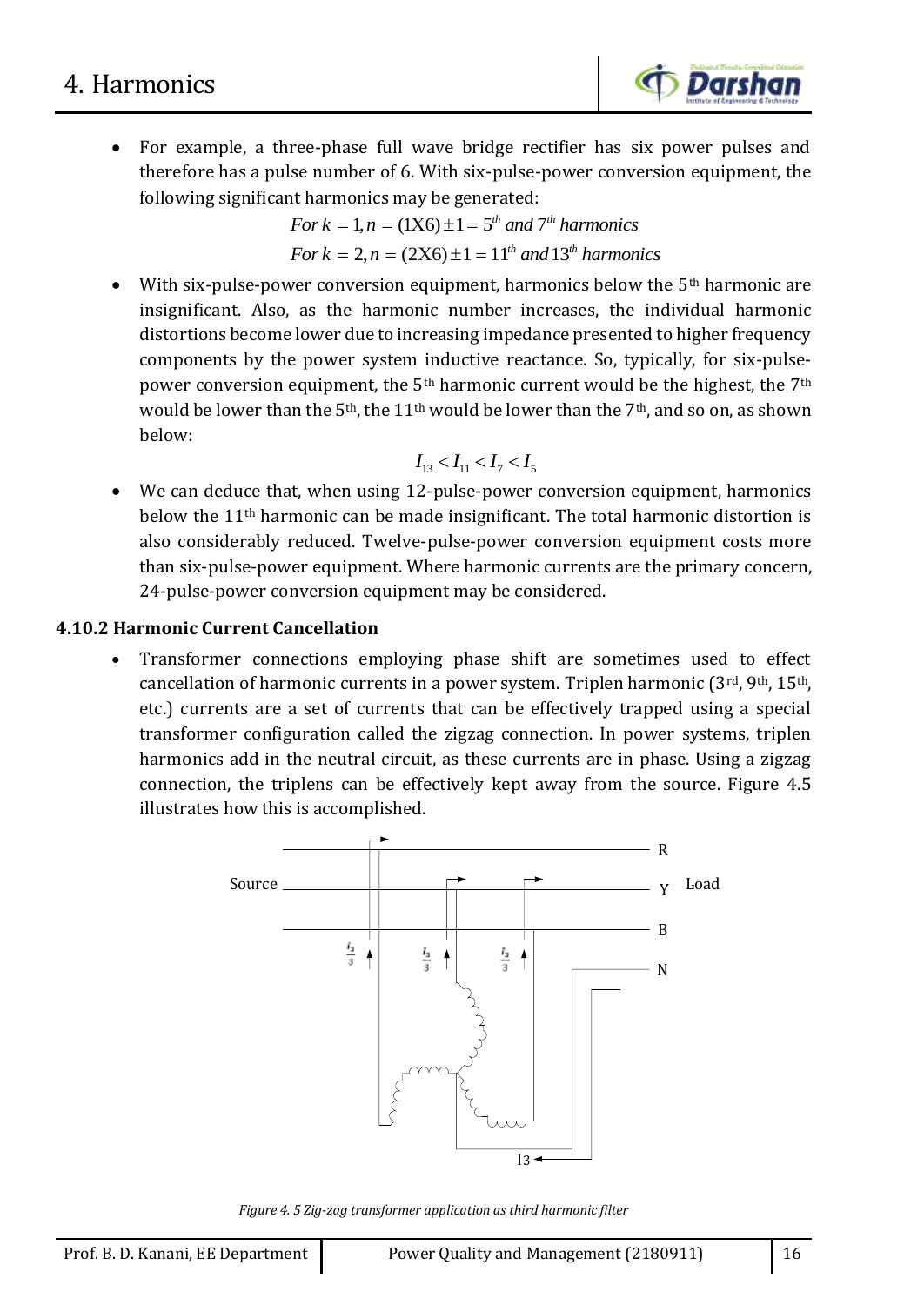



*Figure 4. 6 Cancellation of fifth and seventh harmonic currents by using 30° phase-shifted transformer connections*

- The transformer phase-shifting principle is also used to achieve cancellation of the  $5<sup>th</sup>$ and the 7th harmonic currents. Using a ∆–∆ and a ∆–Y transformer to supply harmonic producing loads in parallel as shown in Figure 4.6, the 5th and the 7th harmonics are cancelled at the point of common connection. This is due to the 30° phase shift between the two transformer connections.
- As the result of this, the source does not see any significant amount of the  $5<sup>th</sup>$  and  $7<sup>th</sup>$ harmonics. If the nonlinear loads supplied by the two transformers are identical, then maximum harmonic current cancellation takes place; otherwise, some 5<sup>th</sup> and 7<sup>th</sup> harmonic currents would still be present. Other phase-shifting methods may be used to cancel higher harmonics if they are found to be a problem. Some transformer manufacturers offer multiple phase-shifting connections in a single package which saves cost and space compared to using individual transformers.

## **4.10.3 Harmonic Filters**

- Nonlinear loads produce harmonic currents that can travel to other locations in the power system and eventually back to the source. One means of ensuring that harmonic currents produced by a nonlinear current source will not unduly interfere with the rest of the power system is to filter out the harmonics. Application of harmonic filters helps to accomplish this.
- Harmonic filters are broadly classified into passive and active filters. Passive filters, as the name implies, use passive components such as resistors, inductors, and capacitors.
- A combination of passive components is tuned to the harmonic frequency that is to be filtered. In a typical series-tuned filter, the values of the inductor and the capacitor are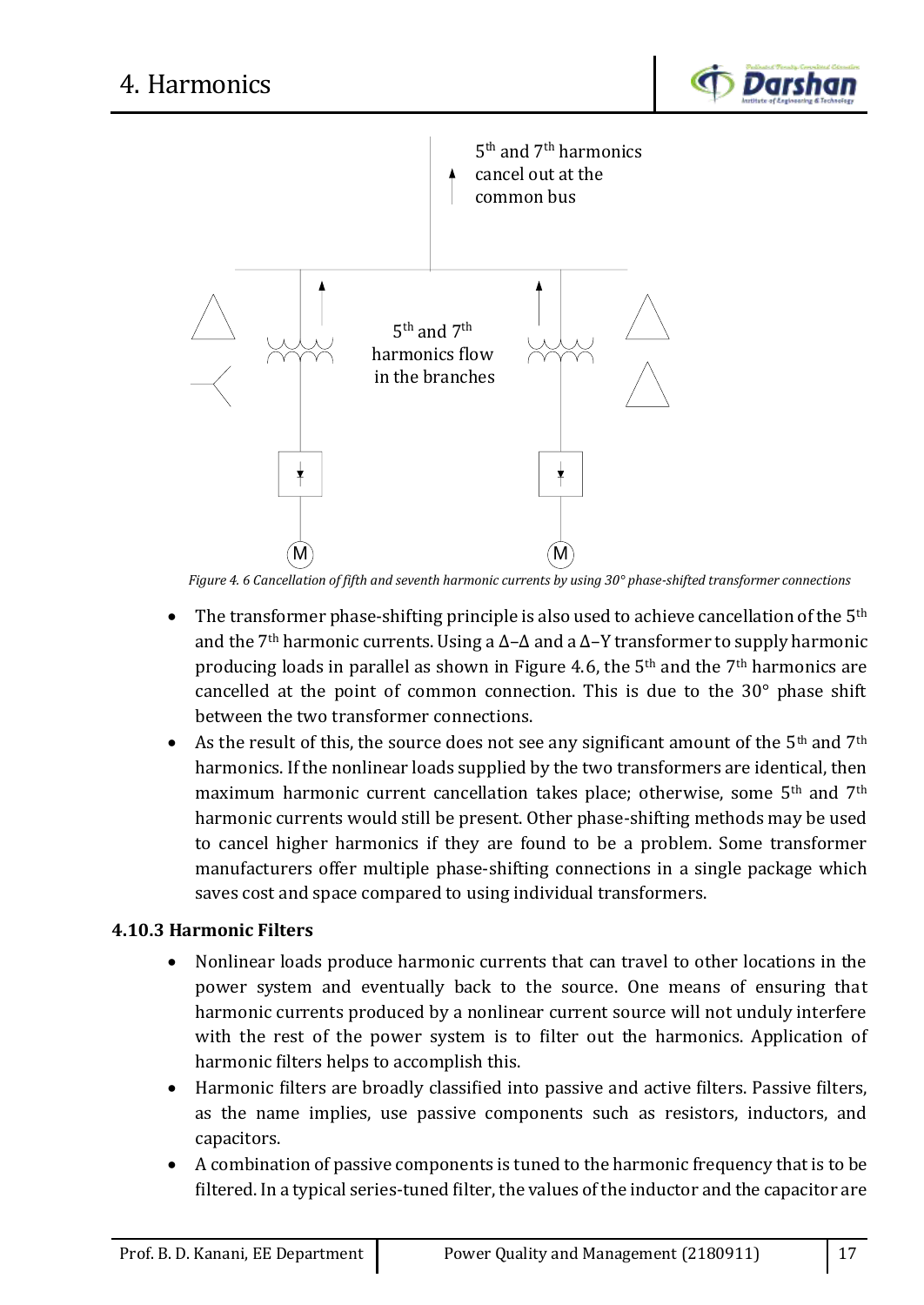

chosen to present a low impedance to the harmonic frequency that is to be filtered out.

- Due to the lower impedance of the filter in comparison to the impedance of the source, the harmonic frequency current will circulate between the load and the filter. This keeps the harmonic current of the desired frequency away from the source and other loads in the power system. If other harmonic frequencies are to be filtered out, additional tuned filters are applied in parallel. Applications such as arc furnaces require multiple harmonic filters, as they generate large quantities of harmonic currents at several frequencies.
- Applying harmonic filters requires careful consideration. Series-tuned filters appear to be of low impedance to harmonic currents but they also form a parallel resonance circuit with the source impedance. In some instances, a situation can be created that is worse than the condition being corrected.
- It is imperative that computer simulations of the entire power system be performed prior to applying harmonic filters. As a first step in the computer simulation, the power system is modelled to indicate the locations of the harmonic sources, then hypothetical harmonic filters are placed in the model and the response of the power system to the filter is examined.
- If unacceptable results are obtained, the location and values of the filter parameters are changed until the results are satisfactory. When applying harmonic filters, the units are almost never tuned to the exact harmonic frequency. For example, the 5<sup>th</sup> harmonic frequency may be designed for resonance at the 7<sup>th</sup> harmonic frequency.
- By not creating a resonance circuit at precisely the  $5<sup>th</sup>$  harmonic frequency, we can minimize the possibility of the filter resonating with other loads or the source, thus forming a parallel resonance circuit at the 5th harmonic. The 7th harmonic filter would still be effective in filtering out the 5<sup>th</sup> harmonic currents.



*Figure 4. 7 Active filter to cancel harmonic currents*

 Active filters use active conditioning to compensate for harmonic currents in a power system. Figure 4.7 shows an active filter applied in a harmonic environment. The filter samples the distorted current and, using power electronic switching devices, draws a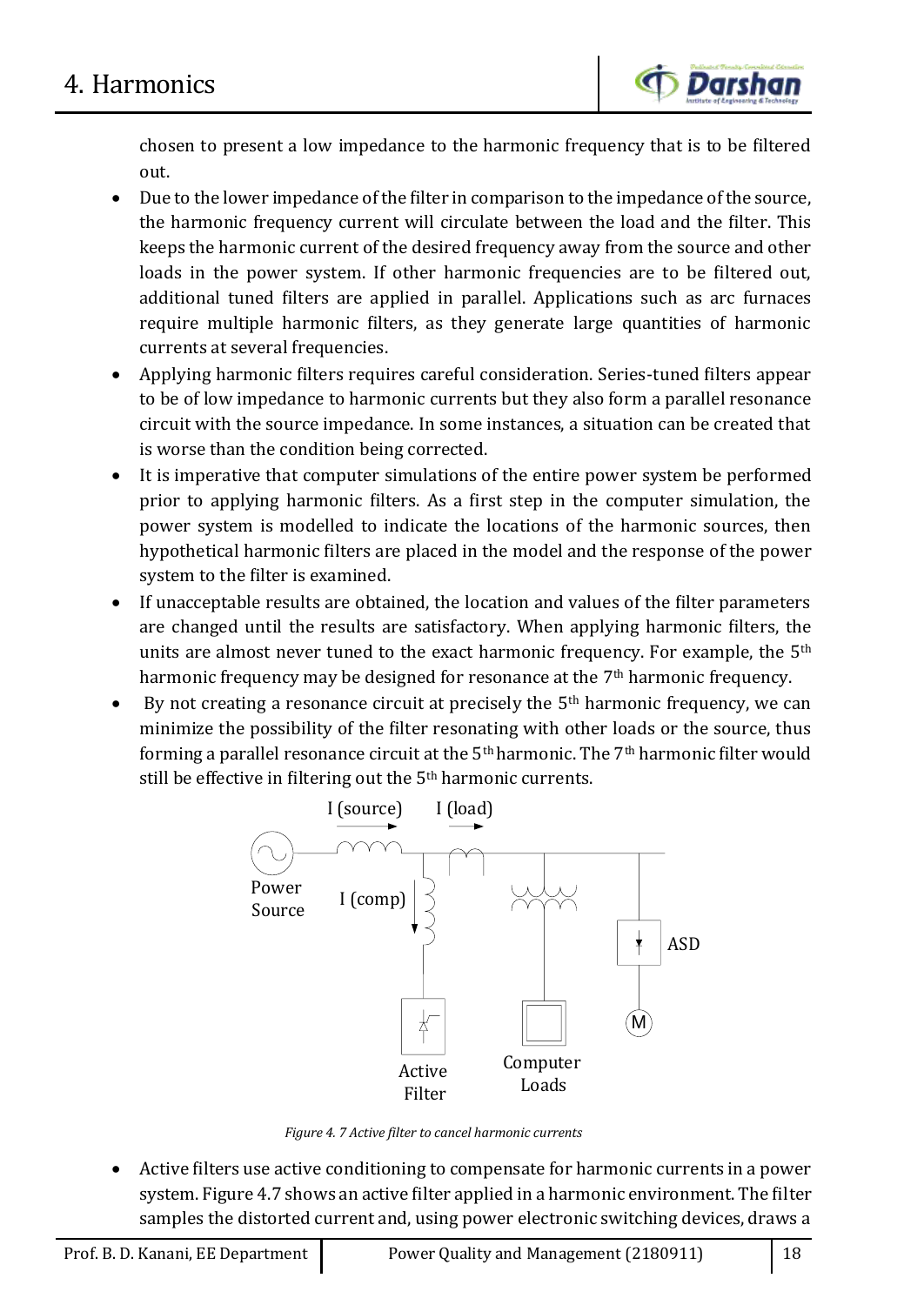

current from the source of such magnitude, frequency composition, and phase shift to cancel the harmonics in the load.

• The result is that the current drawn from the source is free of harmonics. An advantage of active filters over passive filters is that the active filters can respond to changing load and harmonic conditions, whereas passive filters are fixed in their harmonic response. Active filters are expensive and not suited for application in small facilities.

# **4.11. Total Demand Distortion (TDD)**

## **Concept**

- The **TDD(I)** = Total Current Demand Distortion is Calculated harmonic current distortion against the full load (demand) level of the electrical system.
- At the full load  $TDD(I) = THD(I)$ . So  $TDD$  gives us better insight about how big impact of harmonic distortion in our system. For example we could have very high THD but the load of the system is low. In this case the impact on the system is also low.
- We can characterize current distortion levels with a THD value, but this can be misleading. A small current can have a high THD but not be a significant threat. For example, many adjustable-speed drives will exhibit high THD values for the input current while operating at very light loads. This shouldn't be a concern, because the magnitude of harmonic current would be low in this instance, even though its relative current distortion is quite high.
- Responding to such scenarios, some analysts have referred to THD as the **fundamental of the peak demand load current** rather than the fundamental of the present sample. This is called total demand distortion, or **TDD**. Contrary to popular belief, TDD and not THD serves as the basis for the guidelines in IEEE 519, "Recommended Practices and Requirements for Harmonic Control in Electrical Power Systems." In fact, IEEE 519 defines TDD as **"the total root-sum-square harmonic current distortion, in percent of the maximum demand load current."**
- TDD is equal to the **square root of the sum of squares of each of the maximum demand currents from the second harmonic to the maximum harmonic present, divided by the maximum demand load current at the fundamental**. TDD is meaningful when monitored at the PCC over a period of time that reflects maximum customer demand. Per IEEE 519, this is typically 15 minutes to 30 minutes.

$$
TDD = \sqrt{\frac{sum\space of\space squares\space of\space amplitudes\space of\space all\space harmonics}{square\space of\space maximum\space demand\space load\space current}} \times 100\%
$$

## **Calculations**

 The Total Demand Distortion (TDD) can be calculated by the following two methods: **Method-1:** If the per phase THD and Fundamental currents are known, **Method-2:** If the per phase THD and true RMS currents are known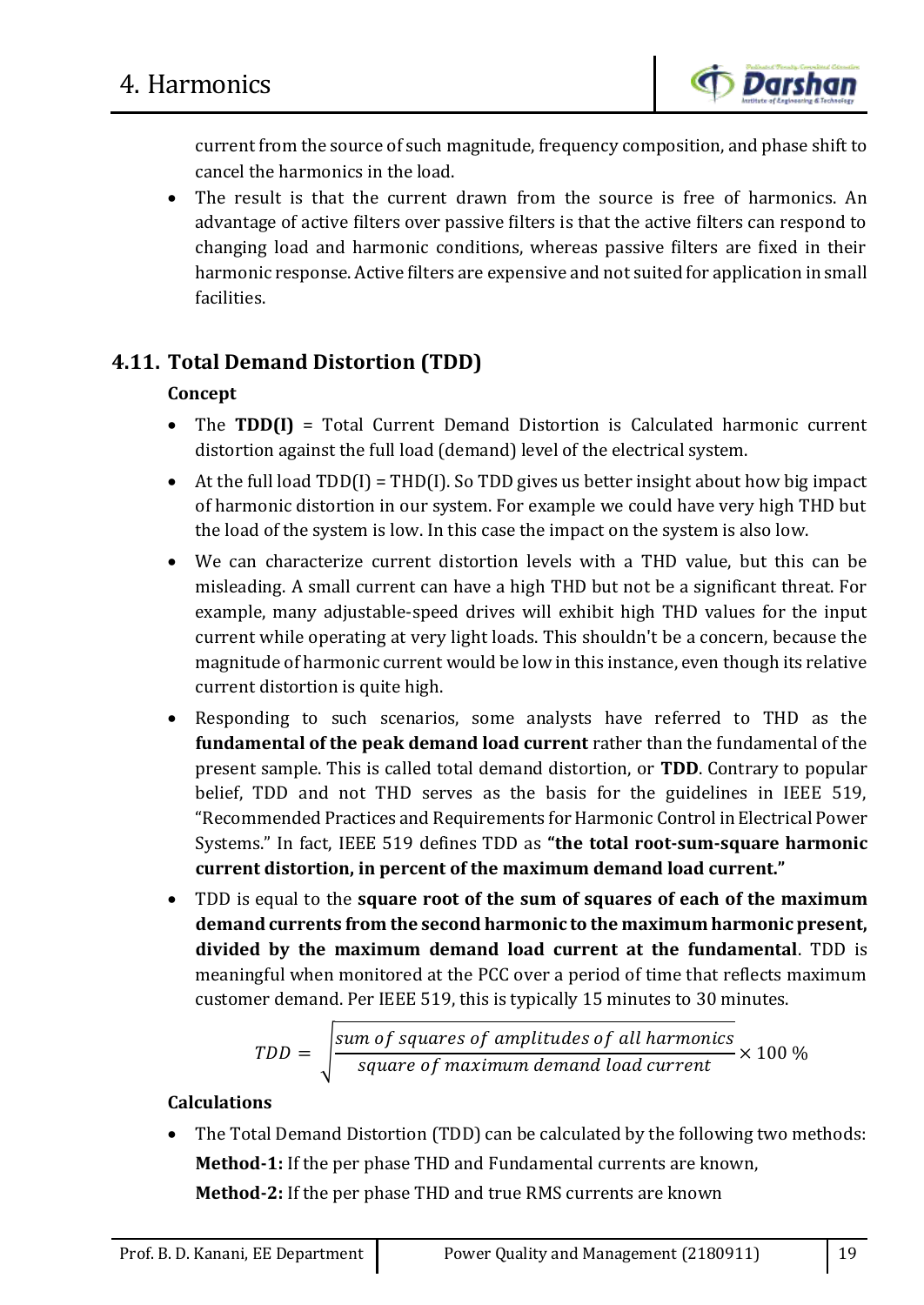

## **Method-1: If the per phase THD and Fundamental currents are known**

If you know the THD and Fundamental current, you can derive ha, hb, and hc necessary to calculate TDD.

**Thus, for phase A**

$$
THD_A = \frac{\sqrt{H_2 A_2 + H_2 A_3 + H_2 A_4 + \dots}}{H_{A1}} \times 100\%
$$
  

$$
h_a = \frac{(THD_A \times H_{A1})}{100}\%
$$

**For phase B**

$$
THD_B = \frac{\sqrt{H_2B_2 + H_2B_3 + H_2B_4} + ...}{H_{B1}} \times 100\%
$$
  

$$
h_b = \frac{(THD_B \times H_{B1})}{100}\%
$$

**For phase C**

$$
THD_C = \frac{\sqrt{H_2C_2 + H_2C_3 + H_2C_4}}{H_{C1}} \times 100\%
$$
  
h<sub>c</sub> =  $\frac{(THD_C \times H_{C1})}{100}\%$ 

Where,

HA1 is the fundamental current for phase A,  $H<sub>B1</sub>$  is the fundamental current for phase B,  $H<sub>C1</sub>$  is the fundamental current for phase C

From above point,

$$
TDD = \frac{\sqrt{h_a^2 + h_b^2 + h_c^2}}{Peak demand current} \times 100\%
$$

## **Method-2: If the per phase THD and true RMS currents are known**

If you know the THD and "true" RMS currents, you can derive  $h_a$ ,  $h_b$ , and  $h_c$  necessary to calculate TDD.

$$
THD = \frac{\sqrt{H_2^2 + H_3^2 + H_4^2 + ...}}{Total RMS current} \times 100\%
$$

Thus, **for phase A**

$$
THD_A = \frac{\sqrt{{H_{A2}}^2 + {H_{A3}}^2 + {H_{A4}}^2 + \dots}}{I_{RMS,A1}} \times 100\%
$$